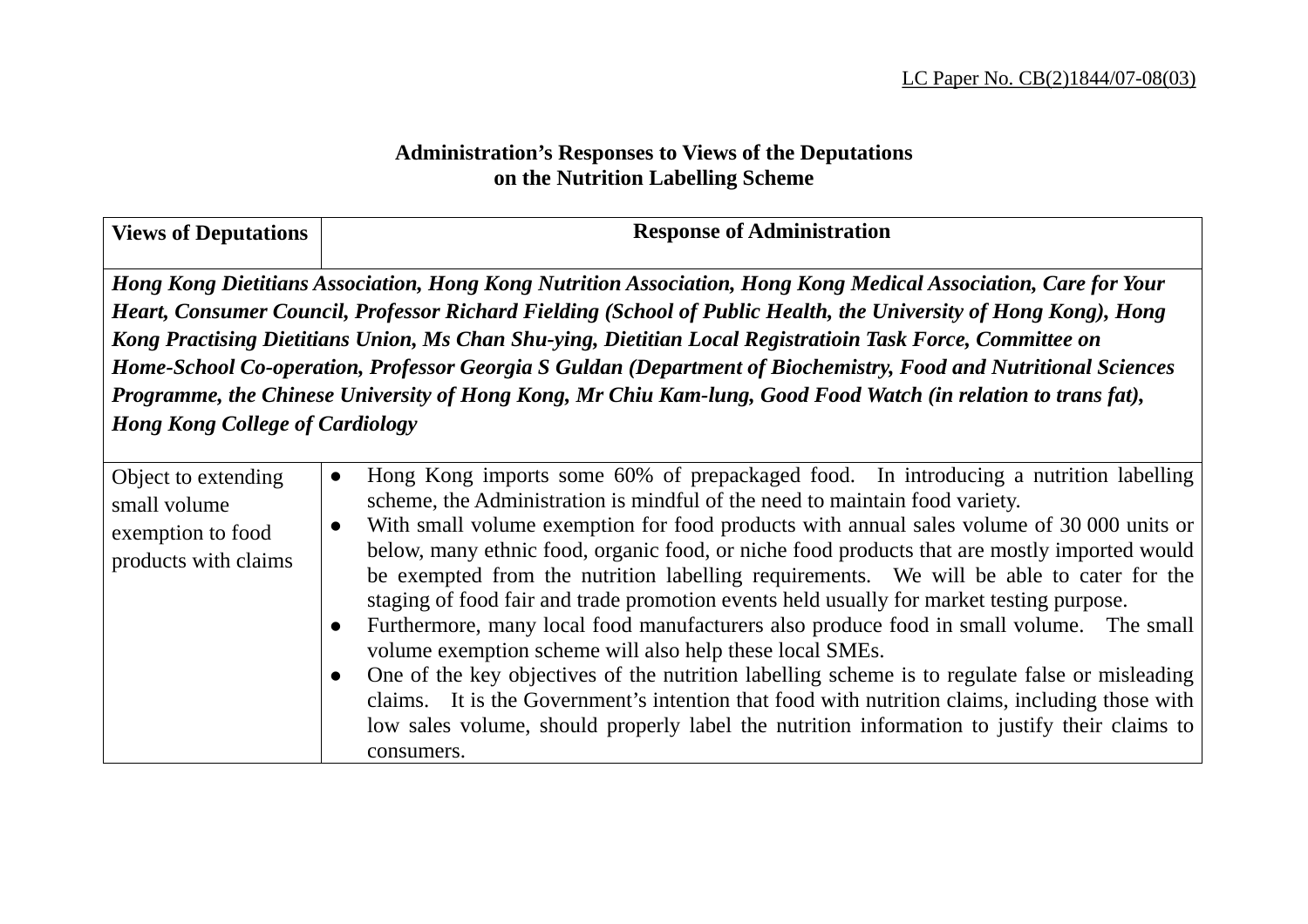*Hong Kong Doctors Union; Hong Kong Suppliers Association; Ms Ellen Friedlander; Hong Kong Retail Management Association; Federation of Hong Kong Industries, Etak International Ltd, Supervalu, American Chamber of Commerce, Hong Kong General Chamber of Commerce* 

| Consider that the small<br>volume exemption<br>should be extended to<br>food with nutrition<br>claims | It is international practice that food with claims should be labelled with its nutritional<br>information.<br>No country with a nutrition labeling scheme in place exempts food with claims (including the<br>$\bullet$<br>US, which implements a small volume exemption scheme).<br>If food traders consider that the nutrition information should not be provided to consumers,<br>$\bullet$<br>and the products are sold in small volume, they may choose not to make the claim.<br>If they choose to make a claim, then they will need to provide the nutrition information to<br>fully inform consumers.<br>Food with claims should not be taken to be healthy food (e.g. food with low-fat claim could<br>have high sugar content). Truly healthy food would not hide nutritional information and<br>responsible food traders should not avoid providing such information to consumers.<br>Some products with nutritional claim may highlight or provide only the information of the<br>claimed nutrient (e.g. low fat), but fail to provide information on other "bad" nutrients (e.g.<br>high sugar content, high sodium content or high cholesterol content, which are bad for health).<br>It will not be a loss to consumers if food that might be withdrawn include those that carry false<br>claim. According to overseas experience and nutrition experts, those products will be<br>replaced by healthier products. |
|-------------------------------------------------------------------------------------------------------|-----------------------------------------------------------------------------------------------------------------------------------------------------------------------------------------------------------------------------------------------------------------------------------------------------------------------------------------------------------------------------------------------------------------------------------------------------------------------------------------------------------------------------------------------------------------------------------------------------------------------------------------------------------------------------------------------------------------------------------------------------------------------------------------------------------------------------------------------------------------------------------------------------------------------------------------------------------------------------------------------------------------------------------------------------------------------------------------------------------------------------------------------------------------------------------------------------------------------------------------------------------------------------------------------------------------------------------------------------------------------------------------------------------------------------------|
| <b>Civic Party</b>                                                                                    |                                                                                                                                                                                                                                                                                                                                                                                                                                                                                                                                                                                                                                                                                                                                                                                                                                                                                                                                                                                                                                                                                                                                                                                                                                                                                                                                                                                                                                   |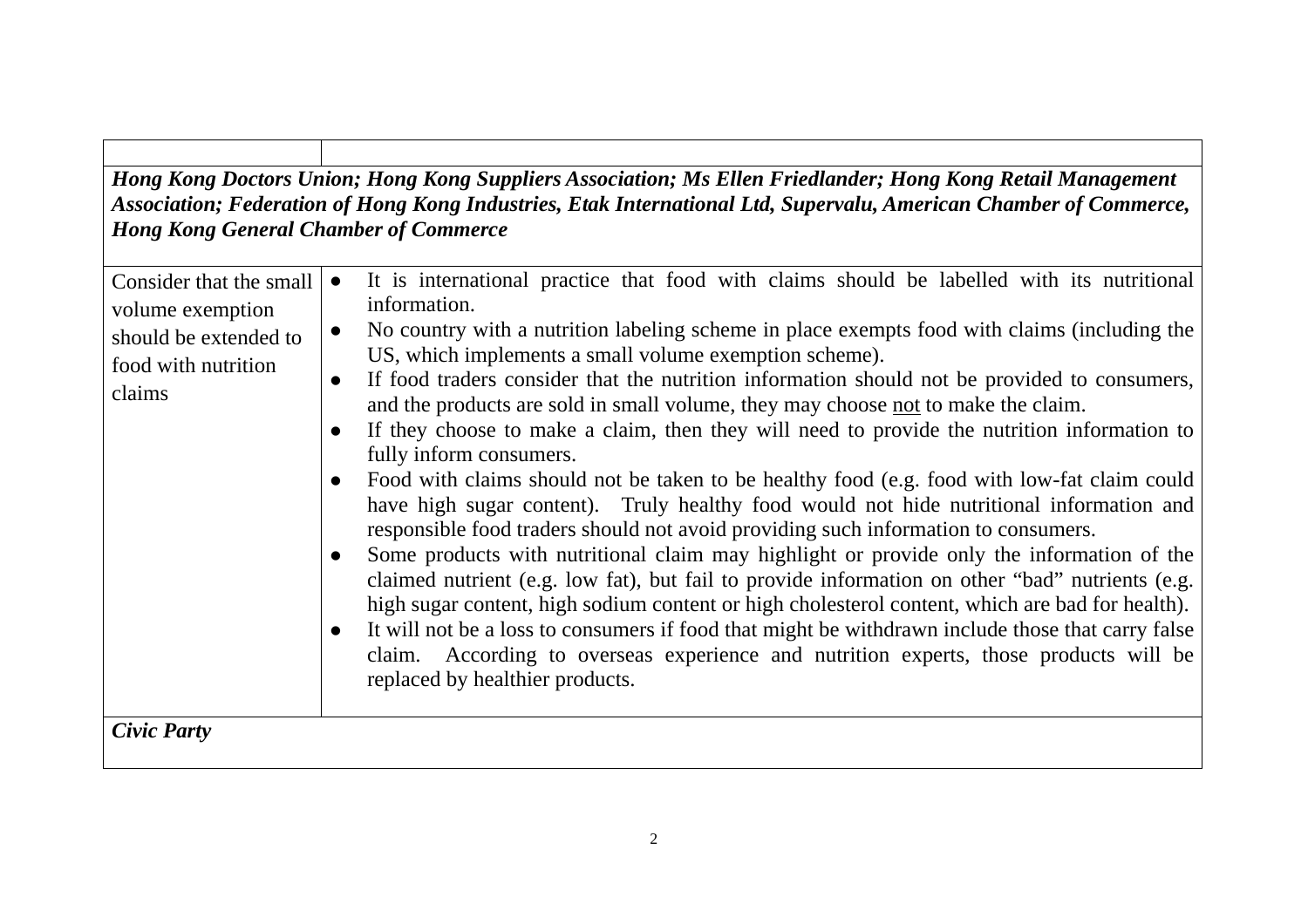| Suggest the<br>Government to<br>consider reducing the<br>maximum sales<br>volume of the small<br>volume exemption<br>from 30 000 to 10 000<br>if other flexibilities are<br>allowed | The Administration has proposed to the LegCo Panel in December 2008 to implement a small<br>$\bullet$<br>volume exemption scheme for food products with an annual sales volume of 30 000 units or<br>The cap was worked out in consultation with the trade.<br>below.                                                                                                                                                                                                                                                |
|-------------------------------------------------------------------------------------------------------------------------------------------------------------------------------------|----------------------------------------------------------------------------------------------------------------------------------------------------------------------------------------------------------------------------------------------------------------------------------------------------------------------------------------------------------------------------------------------------------------------------------------------------------------------------------------------------------------------|
| <b>Hong Kong Doctors Union</b>                                                                                                                                                      |                                                                                                                                                                                                                                                                                                                                                                                                                                                                                                                      |
| Nutrients only need to<br>be listed in either<br>exact amount or as a<br>percentage of Nutrient<br><b>Reference Value</b><br>(NRV)                                                  | The Administration has accepted the trade's suggestion to relax the requirement of labelling of<br>$\bullet$<br>non-core and non-claimed nutrients in a percentage of NRV.<br>If a nutrition claim is made, then the exact amount of the nutrient (whether it is core or non<br>$\bullet$<br>core nutrient) must be labelled for consumers' reference.<br>As the NRV of different countries vary, it will not provide consumers with a useful reference if<br>only a percentage of NRV for the nutrient is labelled. |
| The Government<br>should allow the trade<br>to make claim on<br>Omega <sub>3</sub>                                                                                                  | There is no standard for making claims on Omega3 under Codex.<br>$\bullet$<br>There is also not a widely adopted international standard for making claims on Omega3.<br>$\bullet$<br>The Administration is open to other non-Codex nutrition claims once they are widely adopted<br>$\bullet$<br>internationally.                                                                                                                                                                                                    |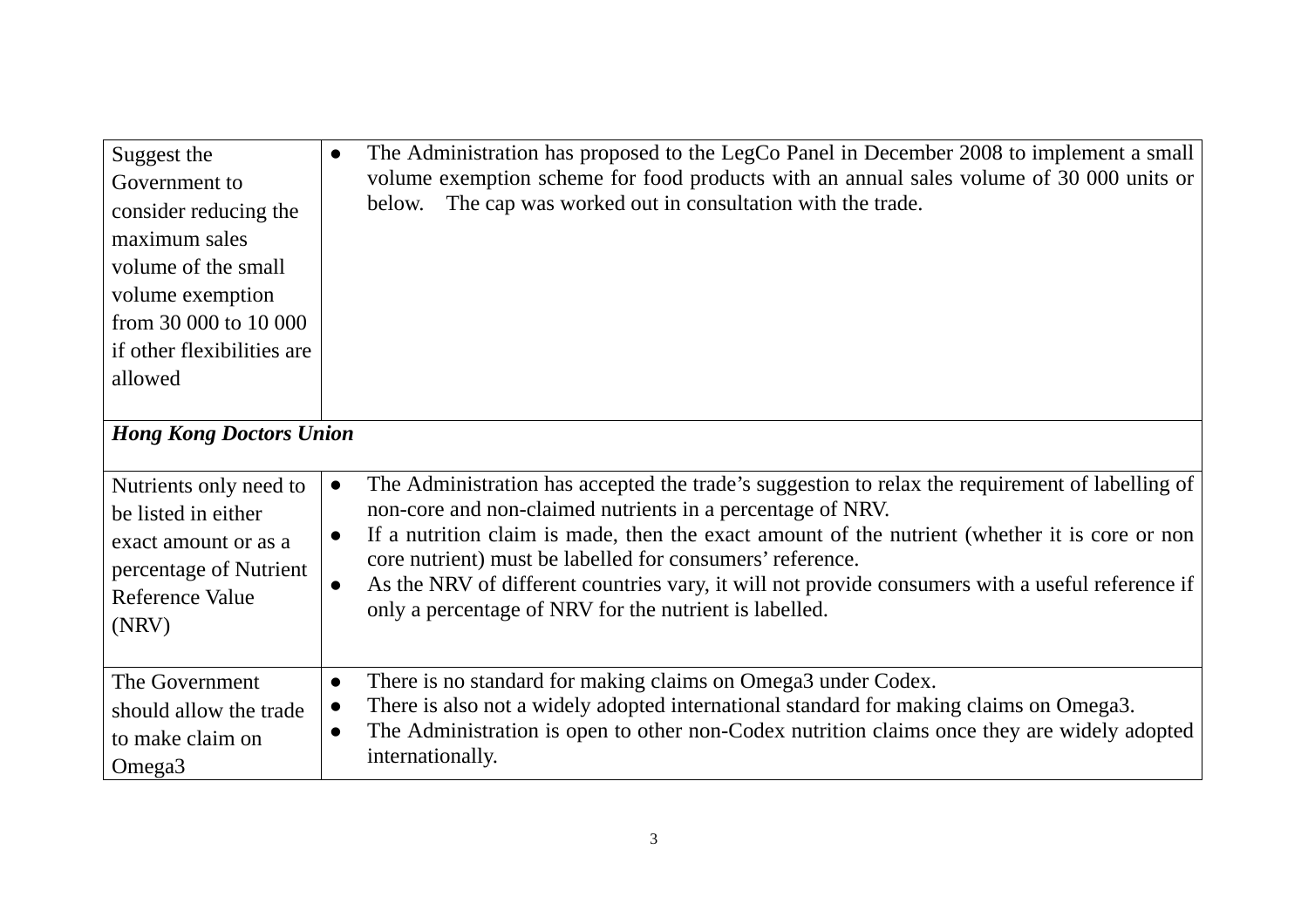|                                                                                                          | Having discussed with the trade, we have accepted their suggestion that a declaration in<br>$\bullet$<br>quantitative terms of the amount of these nutrients could be made, provided that such<br>declaration does not emphasise the high/low content or presence/absence of that nutrient.<br>This is in line with the US practice.<br>To provide further facilitation to the trade, such a declaration would not be regarded as a<br>$\bullet$<br>nutrition claim.                                                                                                                                                                                                                                                                                                                                                                                                                                                                                                                                                                                                                                                                                                      |
|----------------------------------------------------------------------------------------------------------|---------------------------------------------------------------------------------------------------------------------------------------------------------------------------------------------------------------------------------------------------------------------------------------------------------------------------------------------------------------------------------------------------------------------------------------------------------------------------------------------------------------------------------------------------------------------------------------------------------------------------------------------------------------------------------------------------------------------------------------------------------------------------------------------------------------------------------------------------------------------------------------------------------------------------------------------------------------------------------------------------------------------------------------------------------------------------------------------------------------------------------------------------------------------------|
|                                                                                                          | Hong Kong Dietitians Association and Hong Kong Nutrition Association                                                                                                                                                                                                                                                                                                                                                                                                                                                                                                                                                                                                                                                                                                                                                                                                                                                                                                                                                                                                                                                                                                      |
| The Government<br>should regulate taste<br>claims like "less"<br>sweet", "less oily" and<br>"less salty" | Sweet taste could be due to the presence of sugars or other non-sugar sweeteners.<br>$\bullet$<br>Sweeteners are regulated under the Sweeteners in Food Regulations (Cap 132U) and are<br>regarded as food additives that need to be included in the food labels.<br>"Less sweet" claims as well as similar claims such as "Less oily", "Less salty" claims are<br>$\bullet$<br>referring to sensory parameters, which are difficult to compare and standardize. These<br>claims may or may not be directly related to nutrient values.<br>As these taste claims are not regarded as nutrition claims, they are not regulated under the<br>$\bullet$<br>nutrition labelling scheme. Such practice is in line with international practice.<br>The<br>Administration will discuss these issues with the trade.<br>That said, the Administration is aware that such taste claims are available in the market and<br>$\bullet$<br>consumers may take these claims to indicate the nutritional value of the food products. The<br>Administration will cover this aspect in the publicity programme to educate consumers on<br>how to read food labels and choose healthy food. |
| The serving size<br>should be included in                                                                | There is no standard format for expression of energy and nutrient value in the food labels<br>$\bullet$<br>among different jurisdictions. For some countries, energy and nutrient value could be                                                                                                                                                                                                                                                                                                                                                                                                                                                                                                                                                                                                                                                                                                                                                                                                                                                                                                                                                                          |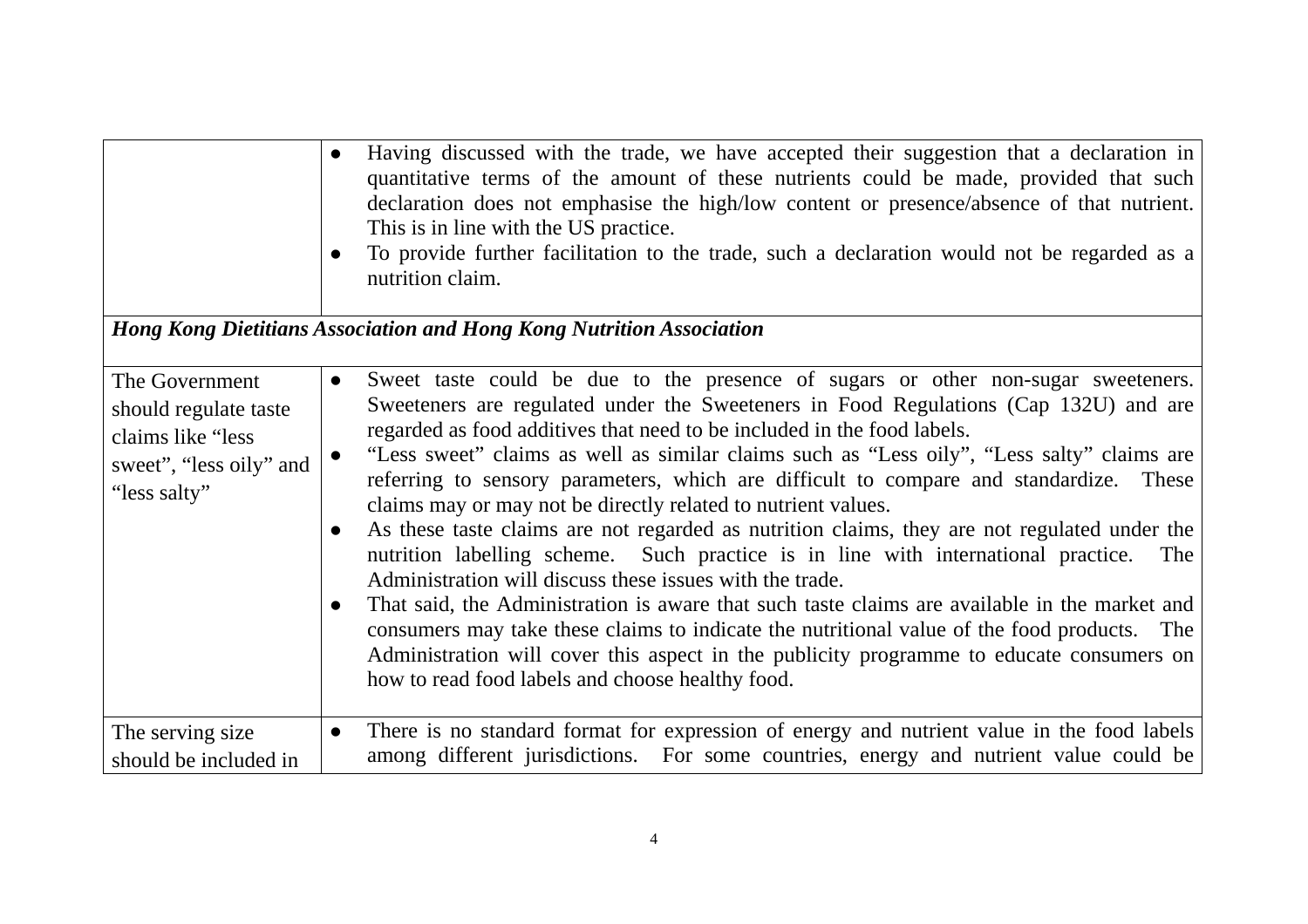| the nutrition labels                                                                                                                  | labelled in per $100 \text{ g/ml}$ format while others require the labelling in per serving format.<br>Some countries further require the labelling of energy and/or nutrients in both formats and<br>some allow flexibility for the food traders to choose either one.<br>We see merits in the different approaches. For labelling of nutrients, labelling in per 100<br>$\bullet$<br>g/ml will facilitate comparison between different products by consumers but labelling in per<br>serving format (e.g. 3 cookies as one serving) is more easily understood by laymen.<br>Since different labelling methods are adopted by different jurisdictions and stipulating a rigid<br>$\bullet$<br>format will necessitate re-labelling of the food products of certain countries (even though the<br>information on core nutrients are all there in the packages), we consider that we should allow<br>flexibility in this area. |
|---------------------------------------------------------------------------------------------------------------------------------------|-------------------------------------------------------------------------------------------------------------------------------------------------------------------------------------------------------------------------------------------------------------------------------------------------------------------------------------------------------------------------------------------------------------------------------------------------------------------------------------------------------------------------------------------------------------------------------------------------------------------------------------------------------------------------------------------------------------------------------------------------------------------------------------------------------------------------------------------------------------------------------------------------------------------------------|
| Loophole in small<br>volume exemption<br>scheme as food<br>products of different<br>flavours will be<br>regarded as different<br>food | Under the Amendment Regulation, small volume exemption will be granted if the annual sales<br>$\bullet$<br>volume of food product of the same version would not exceed 30 000 units.<br>The Administration will take into account the barcode, ingredients/formula used, packing size,<br>$\bullet$<br>flavour, name of manufacturer/packer and nature of the containers, etc to determine whether<br>the food sold is of the same version.<br>It must be noted that when there is more than one food importer for the same version of food,<br>$\bullet$<br>the cumulative sales volume of the product will be counted towards the cap of 30 000 units.<br>The Administration noted the advice of LegCo Members during discussion at the 18 April<br>$\bullet$<br>2008 Subcommittee meeting and will consider moving amendments to specify in the<br>Amendment Regulation the criteria for regarding food as "same version". |
| <b>Hong Kong Dietitians Association</b>                                                                                               |                                                                                                                                                                                                                                                                                                                                                                                                                                                                                                                                                                                                                                                                                                                                                                                                                                                                                                                               |
| The nutrition labelling                                                                                                               | The Government plans to implement the nutrition labelling scheme on 1 July 2010.                                                                                                                                                                                                                                                                                                                                                                                                                                                                                                                                                                                                                                                                                                                                                                                                                                              |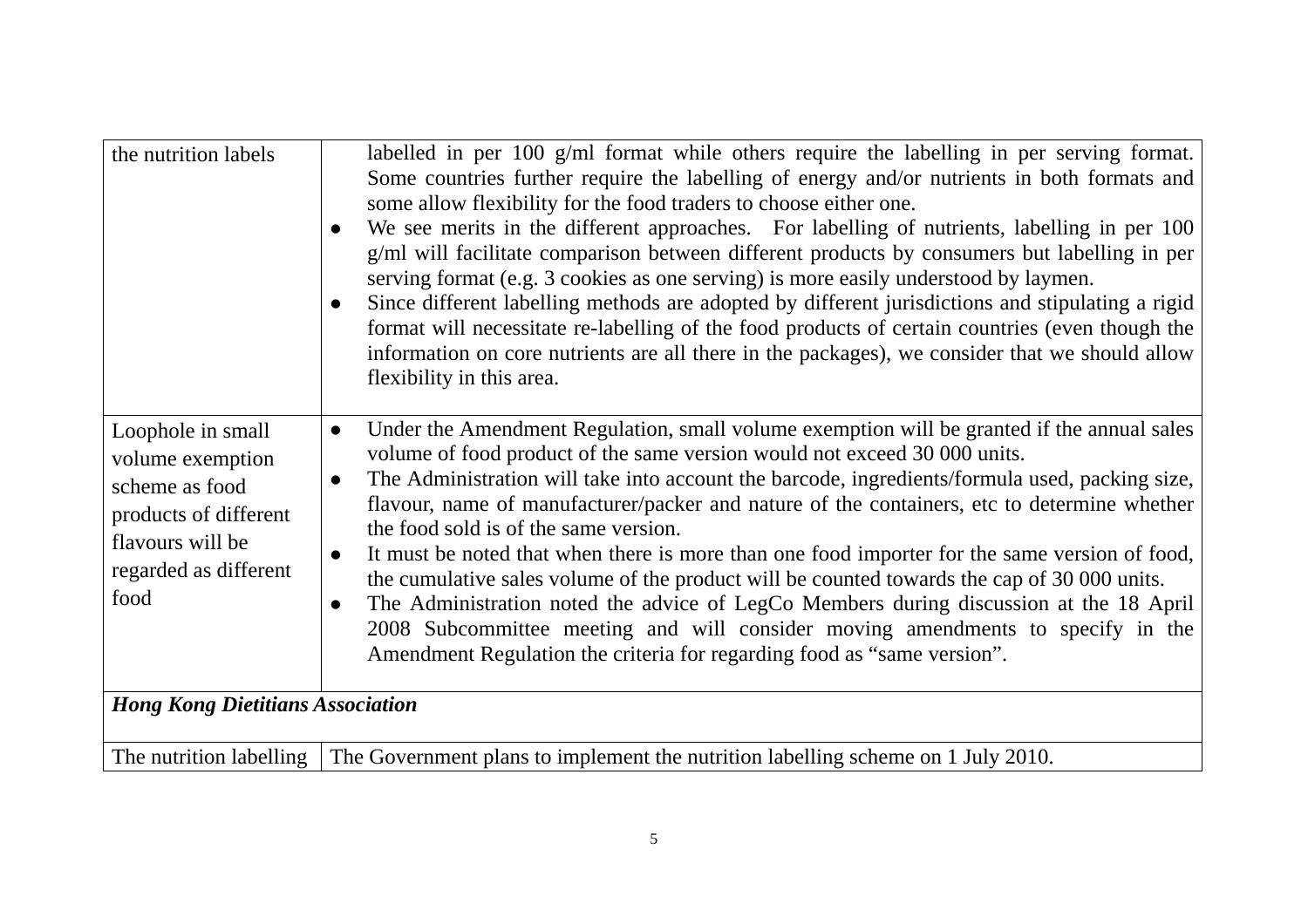| scheme should                                                                                                                                                                              |                                                                                                                                                                                                                                                                                                                                                                                                                                                                                                                                                                                                                                                                                                                                                                                                                                                                                                                                                                  |
|--------------------------------------------------------------------------------------------------------------------------------------------------------------------------------------------|------------------------------------------------------------------------------------------------------------------------------------------------------------------------------------------------------------------------------------------------------------------------------------------------------------------------------------------------------------------------------------------------------------------------------------------------------------------------------------------------------------------------------------------------------------------------------------------------------------------------------------------------------------------------------------------------------------------------------------------------------------------------------------------------------------------------------------------------------------------------------------------------------------------------------------------------------------------|
| commence on 1 July                                                                                                                                                                         |                                                                                                                                                                                                                                                                                                                                                                                                                                                                                                                                                                                                                                                                                                                                                                                                                                                                                                                                                                  |
| 2010                                                                                                                                                                                       |                                                                                                                                                                                                                                                                                                                                                                                                                                                                                                                                                                                                                                                                                                                                                                                                                                                                                                                                                                  |
| <b>Hong Kong Nutrition Association</b>                                                                                                                                                     |                                                                                                                                                                                                                                                                                                                                                                                                                                                                                                                                                                                                                                                                                                                                                                                                                                                                                                                                                                  |
| The Government<br>should actively<br>enforce the legislation<br>on nutrition labelling<br>upon implementation<br>and set up a<br>complaints hotline for<br>consumers on false<br>labelling | The Government plans to check some 55 000 food labels in the market on an annual basis to<br>$\bullet$<br>ascertain whether they comply with the labelling requirements, including the claim conditions.<br>In addition, prepackaged food will be tested as necessary to verify the accuracy of the<br>$\bullet$<br>labelling.<br>The Government also recognises the importance of promoting to the public the benefits to be<br>$\bullet$<br>derived from food labels and educating them on how to read the nutrition information on the<br>labels. A special Task Force on Nutrition Labelling Education comprising representatives<br>from various professional organizations (e.g. the Hong Kong Medical Association) and<br>Government Departments has been set up to coordinate public education and promotion<br>activities on nutrition labelling.<br>Consumers may contact the Centre for Food Safety or the Consumer Council if they have<br>$\bullet$ |
| <b>Hong Kong Medical Association</b>                                                                                                                                                       | doubts on the accuracy of information provided in the nutrition labels.                                                                                                                                                                                                                                                                                                                                                                                                                                                                                                                                                                                                                                                                                                                                                                                                                                                                                          |
|                                                                                                                                                                                            |                                                                                                                                                                                                                                                                                                                                                                                                                                                                                                                                                                                                                                                                                                                                                                                                                                                                                                                                                                  |
| Cholesterol, calcium<br>and dietary fibre<br>should be included as<br>core nutrients                                                                                                       | Cholesterol is not included because we consider saturated fat and trans fat (which are included<br>$\bullet$<br>as core nutrients for labelling) are more important risk factors for cardiovascular disease.<br>As for calcium and dietary fibre, they only exist in a small range of prepackaged food like<br>milk and cereal products. Food products with substantial amount of these two nutrients, in                                                                                                                                                                                                                                                                                                                                                                                                                                                                                                                                                        |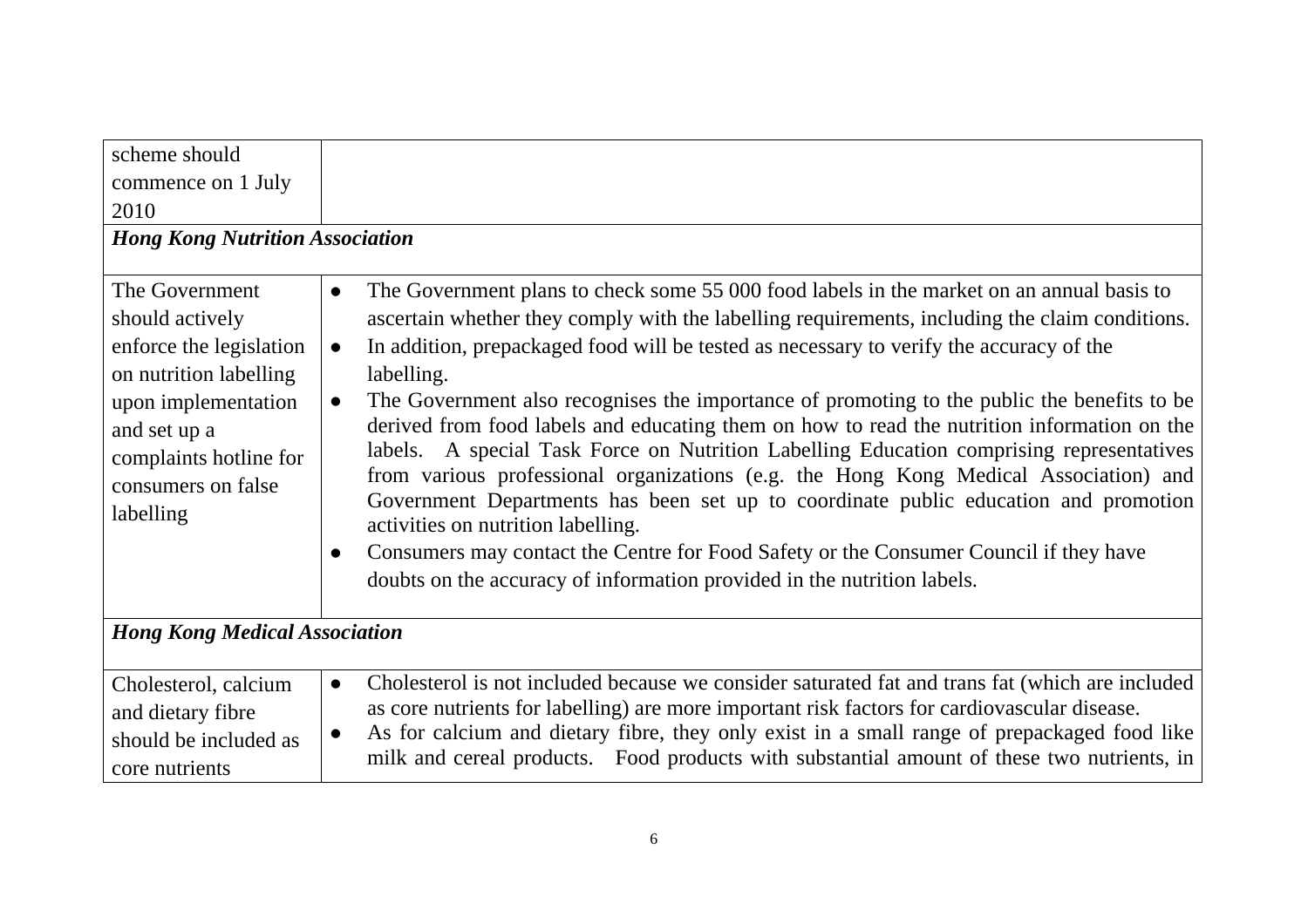| The nutrition label of<br>infant formula should<br>also be regulated                                                                                                             | some cases may be due to fortification, usually come with claims, meaning that the nutrient<br>value has to be listed as a claimed nutrient.<br>As the nutrition labelling for infant formula is regulated under another set of Codex standards,<br>$\bullet$<br>our nutrition labelling scheme for prepackaged food would not cover infant formula.<br>However, it must be noted that infant formula, like any other prepackaged food, have to<br>$\bullet$<br>comply with the existing general food labelling requirements.                                                                    |
|----------------------------------------------------------------------------------------------------------------------------------------------------------------------------------|--------------------------------------------------------------------------------------------------------------------------------------------------------------------------------------------------------------------------------------------------------------------------------------------------------------------------------------------------------------------------------------------------------------------------------------------------------------------------------------------------------------------------------------------------------------------------------------------------|
| <b>Hong Kong Suppliers Association</b>                                                                                                                                           |                                                                                                                                                                                                                                                                                                                                                                                                                                                                                                                                                                                                  |
|                                                                                                                                                                                  |                                                                                                                                                                                                                                                                                                                                                                                                                                                                                                                                                                                                  |
| The registration fee for<br>small volume<br>exemption at \$345 and<br>\$335 for new and<br>renewal applications<br>are too high. The fee<br>should be set at \$50<br>per product | $\bullet$<br>The Administration has discussed with the trade to streamline the procedures for small volume<br>exemption.<br>Full-cost recovery fee of \$345 (new) and \$335 (renewal) for small volume exemption<br>$\bullet$<br>applications is calculated in strict accordance with the established formula approved by the<br>Financial Services and Treasury Bureau for calculating Government fees and charges.<br>For a product with sales volume of 30 000 units, the unit cost is about \$0.01; even if the sales<br>volume is as low as 3 000 units, the unit cost is about \$0.1 only. |
| <b>Care for Your Heart</b>                                                                                                                                                       |                                                                                                                                                                                                                                                                                                                                                                                                                                                                                                                                                                                                  |
| <b>Nutrition labels should</b>                                                                                                                                                   | The Amendment Regulation stipulates that the nutrition label shall be presented in tabular<br>$\bullet$                                                                                                                                                                                                                                                                                                                                                                                                                                                                                          |
| be easy to read and                                                                                                                                                              | form in a conspicuous place of the package and be legibly marked.                                                                                                                                                                                                                                                                                                                                                                                                                                                                                                                                |
| should be in Chinese                                                                                                                                                             | Nutrition information would be required to be listed in either Chinese or English.<br>If both the                                                                                                                                                                                                                                                                                                                                                                                                                                                                                                |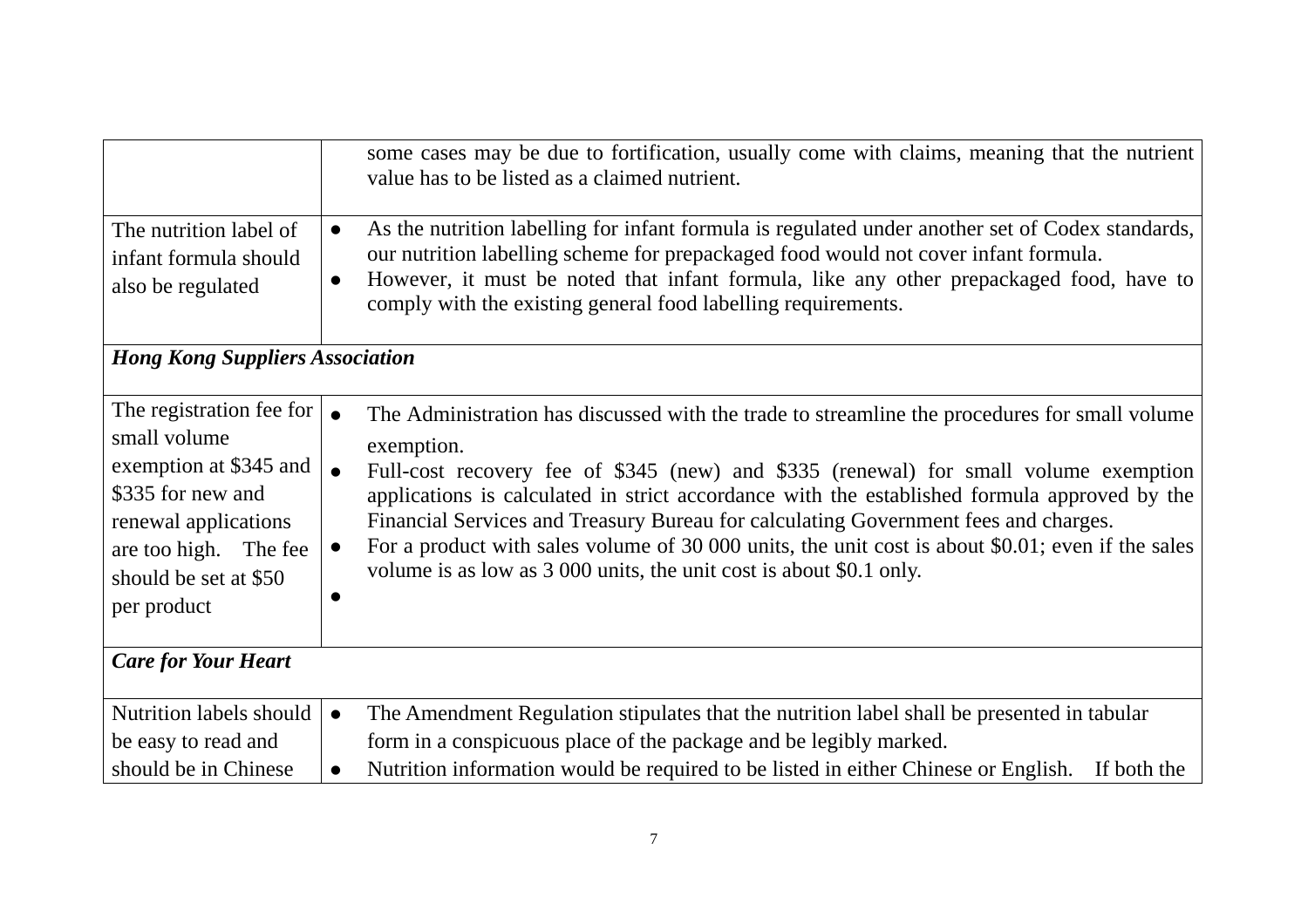| language                                                                                                                                    | English and Chinese languages are used in the labelling of prepackaged food, the nutrition<br>information shall also appear in both languages. This is in line with the general food<br>labelling requirements for prepackaged food.<br>If we stipulate that all food labels have to be in Chinese, it will cause considerable difficulties<br>$\bullet$<br>for the trade.<br>While we consider that a flexible approach should be adopted in the language requirement for<br>$\bullet$<br>nutrition labelling, we believe that the trade is in the best position to decide the consumer<br>target of their products and provide them with the necessary information in an appropriate<br>manner. |
|---------------------------------------------------------------------------------------------------------------------------------------------|---------------------------------------------------------------------------------------------------------------------------------------------------------------------------------------------------------------------------------------------------------------------------------------------------------------------------------------------------------------------------------------------------------------------------------------------------------------------------------------------------------------------------------------------------------------------------------------------------------------------------------------------------------------------------------------------------|
| Cholesterol should be<br>included as core<br>nutrient                                                                                       | Please refer to response to Hong Kong Medical Association.<br>$\bullet$                                                                                                                                                                                                                                                                                                                                                                                                                                                                                                                                                                                                                           |
| <b>Ms Ellen Friedlander</b>                                                                                                                 |                                                                                                                                                                                                                                                                                                                                                                                                                                                                                                                                                                                                                                                                                                   |
| Concerned about<br>impact on food choice,<br>e.g. low fat, low<br>sugars, trans fat free,<br>gluten-free,<br>lactose-free products,<br>etc. | The Administration has set the food standards for making claims in strict accordance with<br>$\bullet$<br>Codex (where Codex has a standard). No deviation has been made. It means that food<br>products with "low fat" and "low sugars" claims may continue to be sold in the Hong Kong<br>market provided that they meet the standards and comply with Hong Kong's labelling<br>requirements.<br>Gluten-free and lactose-free are not regarded as nutrition claims. Hence, these products will<br>$\bullet$<br>not be affected by the nutrition labelling scheme.<br>For trans fat free claim, please refer to response to Ms Ellen Friedlander below.<br>$\bullet$                             |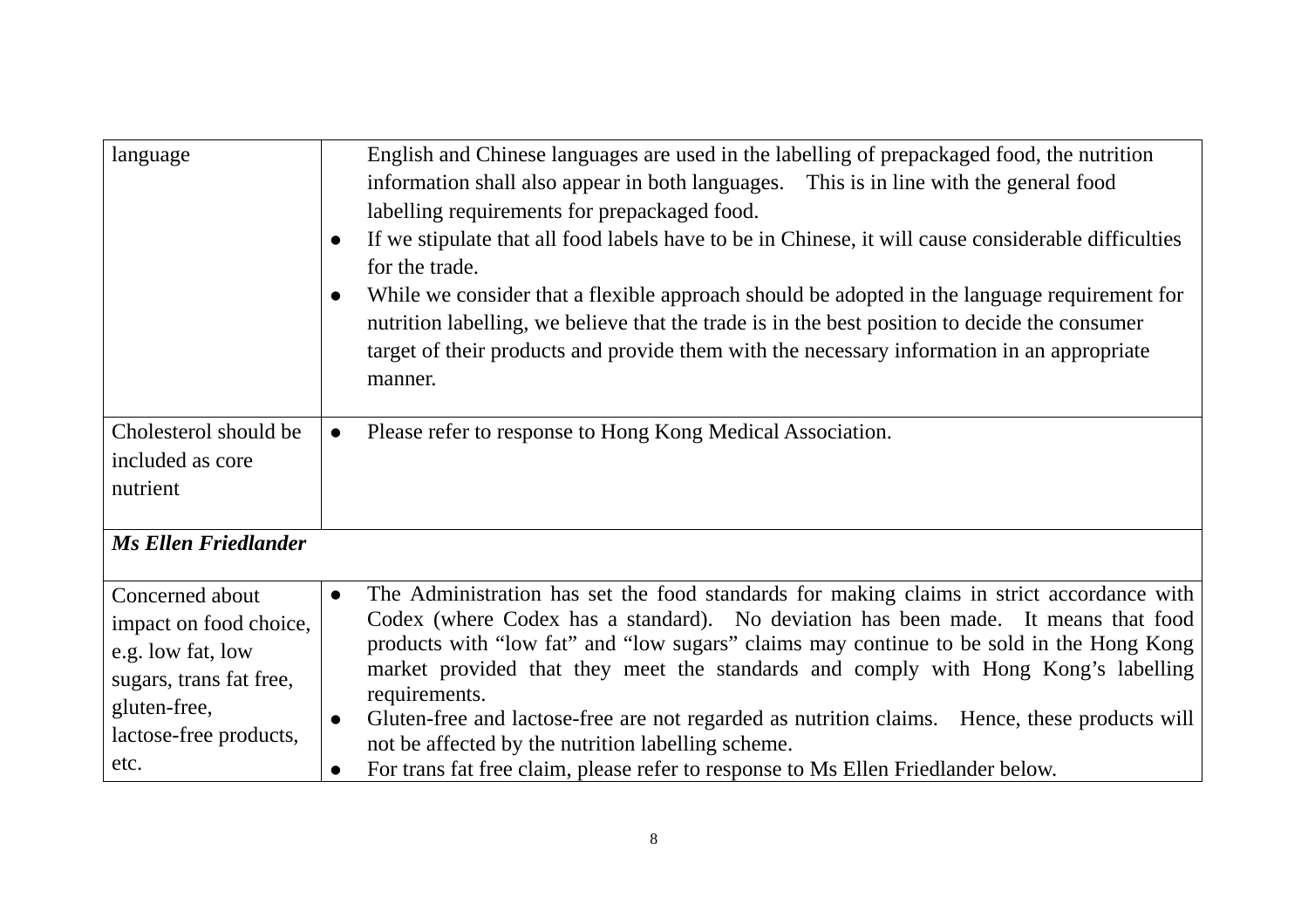| Hong Kong's nutrition<br>labelling scheme is<br>most unique in the<br>world | The Codex Guidelines recommend that when nutrition label is applied, it should include<br>$\bullet$<br>declarations of energy, protein, carbohydrates and fat, and any other nutrients which are<br>considered to be relevant for maintaining a good nutritional status in the population concerned.<br>Different countries have therefore adopted different requirements on nutrition labelling having<br>regard to their own public health needs.<br>While the number of core nutrients may be different among countries, we have included ample<br>flexibilities in the labelling format. For example, we allow energy to be labelled in either<br>kilo-calorie (US, Canada) or kilojoule (Australia) (EC requires labelling in both), nutrients to<br>be labelled in either per 100g/100ml (EC) or per serving format (US/Canada) (Australia<br>requires labelling in both), carbohydrates to be labelled as either available carbohydrates or<br>total carbohydrates, and food products which label nutrients in % NRV format to follow any<br>NRV adopted by health authorities. We also have no requirement on the position and size of<br>the nutrition labels. No other place have allowed such ample flexibility.<br>The standards for making claims in Hong Kong are in strict accordance with the Codex (where<br>$\bullet$<br>Codex has a standard).<br>We have notified the World Trade Organisation (WTO) about the nutrition labelling scheme<br>right after the LegCo Panel has discussed the scheme in December 2007. We have received<br>no comments or objection from other WTO members except the US which has requested<br>further information. |
|-----------------------------------------------------------------------------|-----------------------------------------------------------------------------------------------------------------------------------------------------------------------------------------------------------------------------------------------------------------------------------------------------------------------------------------------------------------------------------------------------------------------------------------------------------------------------------------------------------------------------------------------------------------------------------------------------------------------------------------------------------------------------------------------------------------------------------------------------------------------------------------------------------------------------------------------------------------------------------------------------------------------------------------------------------------------------------------------------------------------------------------------------------------------------------------------------------------------------------------------------------------------------------------------------------------------------------------------------------------------------------------------------------------------------------------------------------------------------------------------------------------------------------------------------------------------------------------------------------------------------------------------------------------------------------------------------------------------------------------------------------------------|
| Standard of trans fat<br>free in Hong Kong is<br>different from other       | For trans fat free claim, despite there is no standard in Codex and in the Mainland (GB), we<br>$\bullet$<br>note the trade would very much like to make such claim and the public is also concerned about<br>trans fat in food which has an adverse effect on health.<br>We have set the standard at 0.3g of trans fat per 100g of food and two conditions. For solid                                                                                                                                                                                                                                                                                                                                                                                                                                                                                                                                                                                                                                                                                                                                                                                                                                                                                                                                                                                                                                                                                                                                                                                                                                                                                                |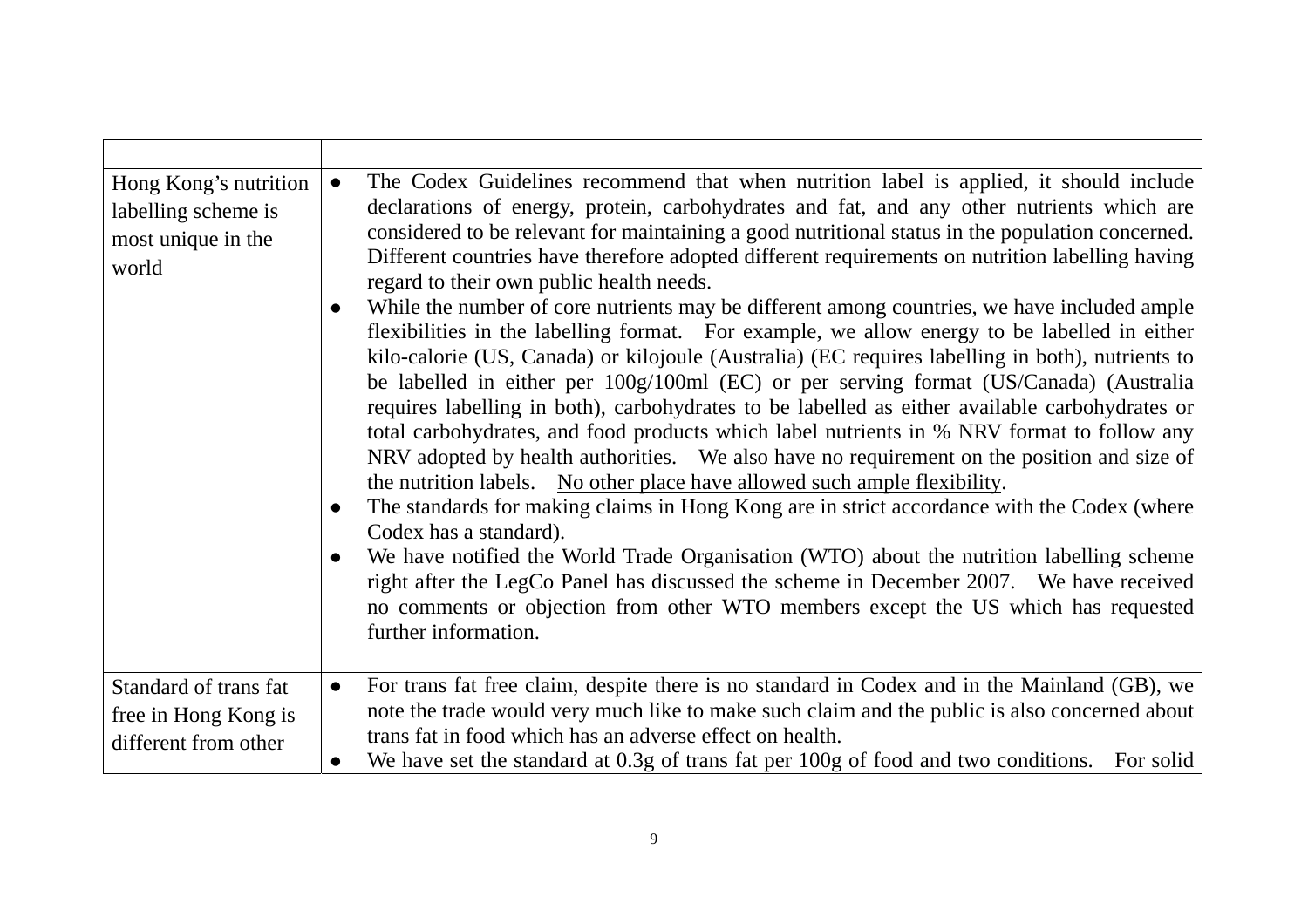| countries                                                           | food, the conditions are (i) not more than 1.5g of saturated fatty acids and trans fatty acids<br>combined per 100g of food; and (ii) saturated fatty acids and trans fatty acids, the sum of<br>which contributes not more than 10% of energy. In the case of trans fat level, we have tried<br>to strike a proper balance between the more stringent requirements (e.g. Malaysia $-0.1g/100g$ )<br>and the more lax standards such as the US rounding rule $(0.5g/\text{serving})$ . For the two other<br>conditions, they are in line with Codex standards for "low saturated fat" and "low cholesterol"<br>claims.<br>For Members' reference, in Canada, provided that the food (a) has less than 0.2g of trans fat<br>$\bullet$<br>per serving, (b) contains 2g or less of saturated and trans fat combined per serving; and (c)<br>provides 15% or less energy from the sum of saturated and trans fat, it could be labelled as<br>trans fat free. In Taiwan, the standard is 0.3g of trans fat per 100g of food.<br>With the popularity of deep fried food in the Chinese cuisine that contribute to dietary intake<br>$\bullet$<br>of trans fat, and the World Health Organisation's recommendation of a daily trans fat intake of<br>less than 2.2g, the condition of $0.3g/100g$ was necessary to protect consumers from<br>over-consumption of trans fat.<br>If someone consumes four servings of food (each serving could be as low as 30g) claimed as<br>$\bullet$<br>trans fat free under the US' standards (meaning it may contain at most 0.5g of trans fat per<br>serving), he has almost reached the daily intake amount as recommended by WHO. |
|---------------------------------------------------------------------|-------------------------------------------------------------------------------------------------------------------------------------------------------------------------------------------------------------------------------------------------------------------------------------------------------------------------------------------------------------------------------------------------------------------------------------------------------------------------------------------------------------------------------------------------------------------------------------------------------------------------------------------------------------------------------------------------------------------------------------------------------------------------------------------------------------------------------------------------------------------------------------------------------------------------------------------------------------------------------------------------------------------------------------------------------------------------------------------------------------------------------------------------------------------------------------------------------------------------------------------------------------------------------------------------------------------------------------------------------------------------------------------------------------------------------------------------------------------------------------------------------------------------------------------------------------------------------------------------------------------------------------------------------------------|
| The opinion poll<br>conducted by the<br>Government is<br>misleading | The Administration appointed the Hong Kong Polytechnic University to conduct a public<br>$\bullet$<br>opinion survey on the nutrition labelling scheme from 18 April 2008 to 22 April 2008.<br>Survey population was randomly selected from the residential phonebook.<br>The five questions included in the opinion poll are $-$<br>(1) Some of the prepackaged food claim that they have "high calcium", "low fat", "low<br>sugars", or "low cholesterol" content, etc. Do you think that these food should list out                                                                                                                                                                                                                                                                                                                                                                                                                                                                                                                                                                                                                                                                                                                                                                                                                                                                                                                                                                                                                                                                                                                                            |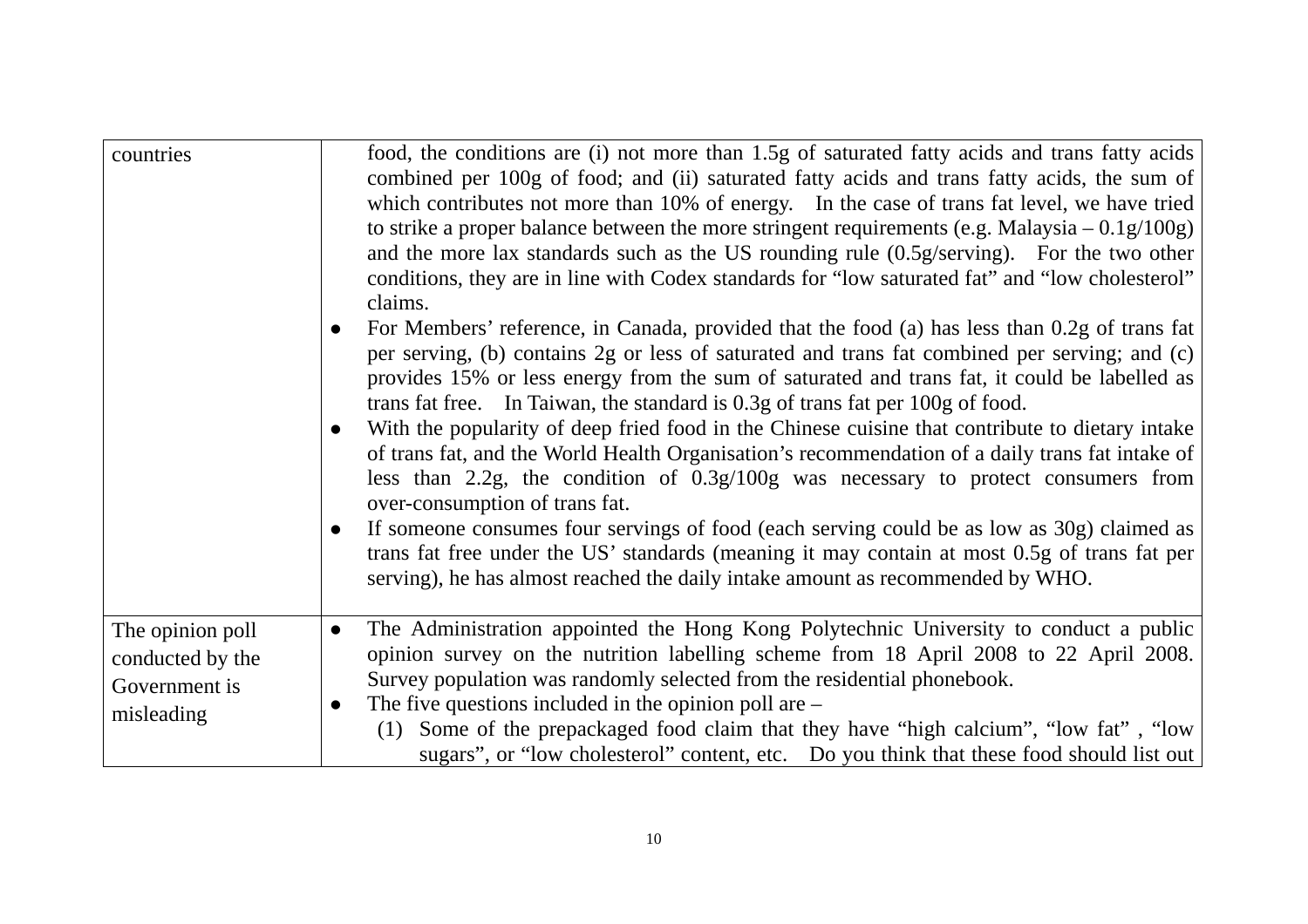the nutritional information to justify their claims?

- (2) If the nutrition labelling scheme, which will require prepackaged food to list out the nutritional information, will lead to a reduction in food choice, do you think it is still worth it?
- (3) To help the trade to comply with the new requirements, the Government will provide for a grace period before implementation of the nutrition labelling scheme. Do you think a two-year grace period is too long, appropriate or too short?
- (4) Do you agree to exempt those food products which are imported or manufactured in small volume from the nutrition labeling requirements so as to reduce the impact on food choice and the operating cost of the trade?
- (5) Do you think it is reasonable that prepackaged food products which claim to have "high calcium", "low fat", "low sugars" or "low cholesterol", regardless of its import or manufacturing volume, should list out the nutritional information to justify their claims and should not be exempted from the nutrition labelling requirements?
- $\bullet$  In total, 860 respondents aged 18 or above were successfully enumerated by telephone interviews.
- $\bullet$  93% of the respondents considered that prepackaged food with nutrition claims should list out the nutrition information to support the claim. Some 81% of the respondents considered that it is worthwhile to implement the nutrition labelling scheme even if it will result in reduction in food choice.
- $\bullet$  On the small volume exemption scheme for food products with annual sales volume of 30 000 or below, it is noted that the public generally does not support such relaxation. Some 66% of the respondents do not agree with the small volume exemption scheme at all. And over 90% of the respondents considered that it is reasonable to require all prepackaged food with claims, regardless of its sales volume, to set out the nutritional information.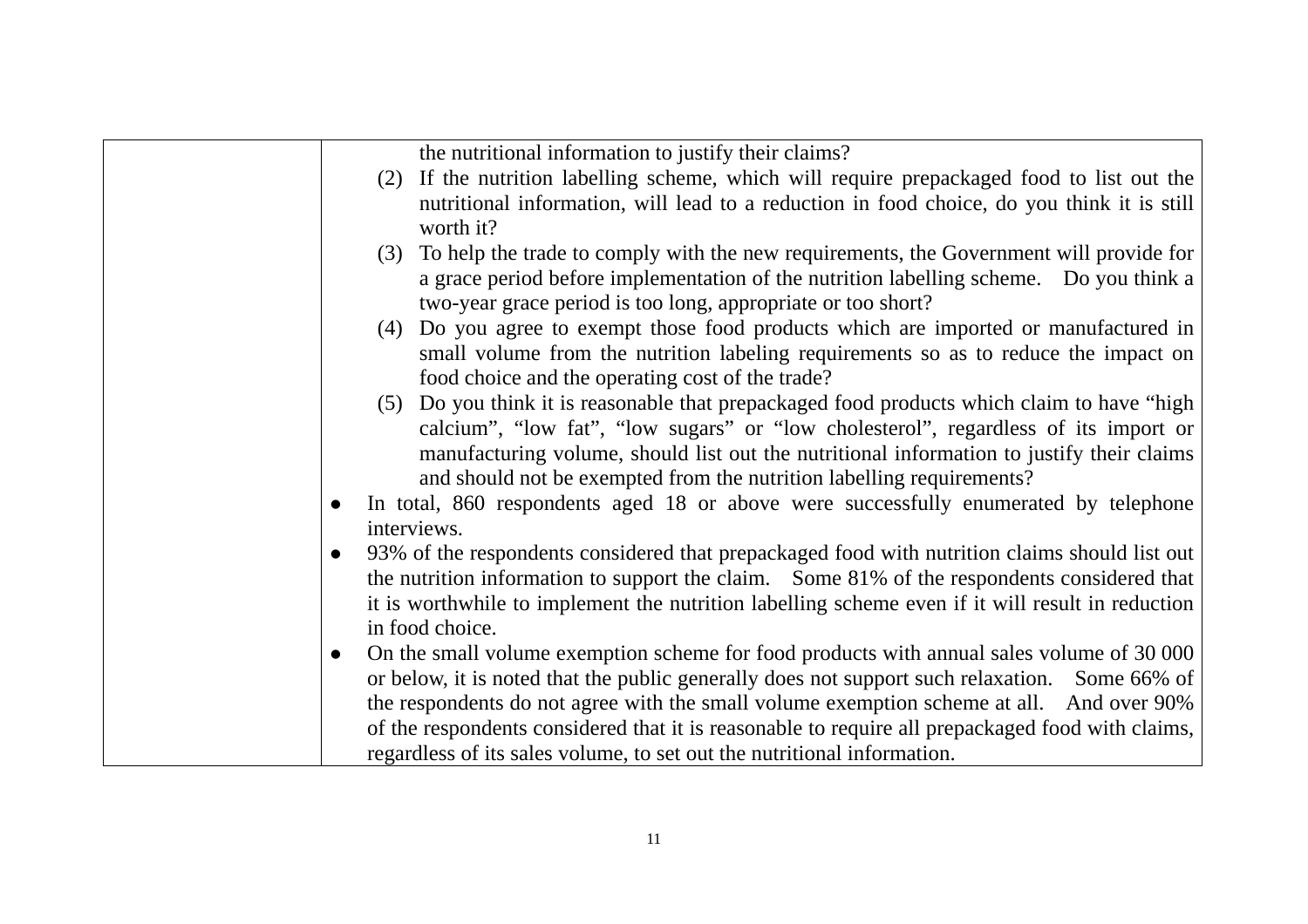|                                                                                                                                                                      | As to the grace period, over 54% of the respondents considered that the two-year grace period<br>is already too long and some 39% considered that it is appropriate.                                                                                                                                                                                                                                                                                                                                                                                                                                                                                                                                          |
|----------------------------------------------------------------------------------------------------------------------------------------------------------------------|---------------------------------------------------------------------------------------------------------------------------------------------------------------------------------------------------------------------------------------------------------------------------------------------------------------------------------------------------------------------------------------------------------------------------------------------------------------------------------------------------------------------------------------------------------------------------------------------------------------------------------------------------------------------------------------------------------------|
|                                                                                                                                                                      | Professor Richard Fielding (School of Public Health of the University of Hong Kong)                                                                                                                                                                                                                                                                                                                                                                                                                                                                                                                                                                                                                           |
| Advertisement<br>published by HKRMA<br>on 25 April 2008 is<br>misleading. Many<br>prepackaged foods<br>photographed in the<br>advertisement are not<br>healthy food. | Noted.                                                                                                                                                                                                                                                                                                                                                                                                                                                                                                                                                                                                                                                                                                        |
| <b>Hong Kong Retail Management Association</b>                                                                                                                       |                                                                                                                                                                                                                                                                                                                                                                                                                                                                                                                                                                                                                                                                                                               |
| Estimated that 15 000<br>healthier products will<br>disappear from the<br>market because of<br>nutrition labelling                                                   | According to the Regulatory Impact Assessment (RIA) which is based on information<br>$\bullet$<br>provided by the trade, product variety in a supermarket is about $20000 - 30000$ only.<br>Change in product variety is also a normal trade practice (according to the RIA, average<br>annual turnover rate of food products is about 14%).<br>The trade and the Consulates General claimed that only 5% of the products are imported in<br>$\bullet$<br>small volume and half of them (2.5%) carry claims.<br>We consider that the estimate of 15 000 products leaving the market is over exaggerating.<br>$\bullet$<br>We doubt whether the 15 000 so-called healthy products are really healthy products. |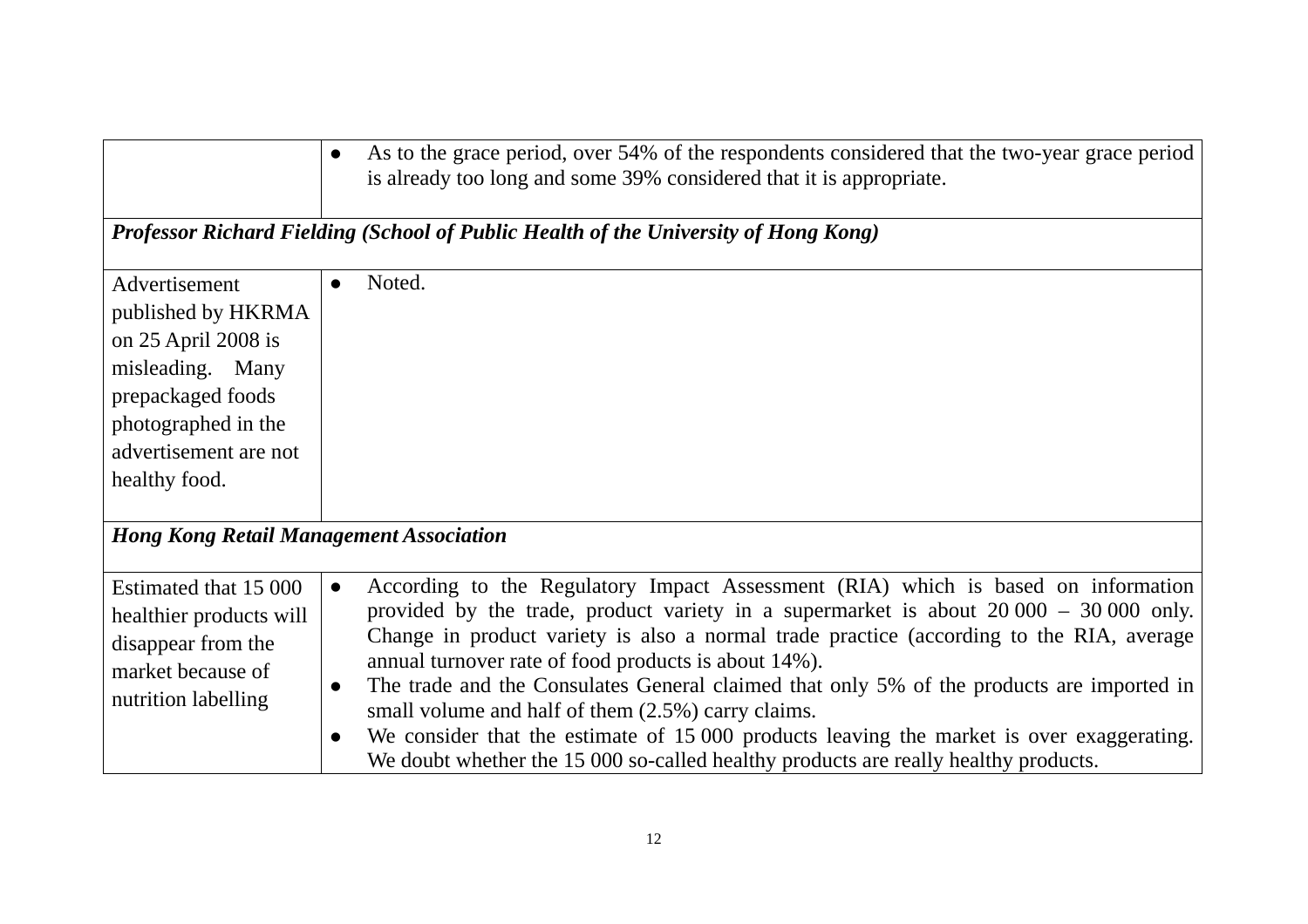|                                                                                               | We also note that some of the food products that the trade claimed will be withdrawn from the<br>$\bullet$<br>market as pictured in their advertisement actually comply in full with the nutrition labelling<br>requirements and could continue to be sold in Hong Kong without any need for re-labelling.<br>The RIA stated that it is a common practice among food manufacturers to redesign food<br>$\bullet$<br>packages on a regular basis and the RIA survey showed that some 73% of the food products<br>are specifically packaged for the Hong Kong market.<br>If food traders consider that the nutrition information should not be provided to consumers,<br>$\bullet$<br>and the products are sold in small volume, they may choose not to make the claim in order to<br>enjoy the small volume exemption.                                                                                       |
|-----------------------------------------------------------------------------------------------|-------------------------------------------------------------------------------------------------------------------------------------------------------------------------------------------------------------------------------------------------------------------------------------------------------------------------------------------------------------------------------------------------------------------------------------------------------------------------------------------------------------------------------------------------------------------------------------------------------------------------------------------------------------------------------------------------------------------------------------------------------------------------------------------------------------------------------------------------------------------------------------------------------------|
| The Hong Kong's<br><b>Nutrition Labelling</b><br>Scheme does not<br>follow Codex<br>standards | The Codex Guidelines recommend that when nutrition label is applied, it should include<br>$\bullet$<br>declarations of energy, protein, carbohydrates and fat, and any other nutrients which are<br>considered to be relevant for maintaining a good nutritional status in the population concerned.<br>Different countries have therefore adopted different requirements on nutrition labelling having<br>regard to their own public health needs.<br>The Administration has set the food standards for making claims in strict accordance with<br>$\bullet$<br>Codex (where Codex has a standard). No deviation has been made.<br>For certain claims where Codex does not have a standard, we have followed the standard of<br>the Mainland (GB). There are two such cases: low sugars and low protein.<br>For trans fat free claim, please refer to response to Ms Ellen Friedlander above.<br>$\bullet$ |
| Hong Kong should<br>accept food products<br>which already carry<br>nutrition labels           | From the legal point of view, it would be impossible to enforce the nutrition labelling<br>$\bullet$<br>legislation of overseas countries. Prosecution would have to prove compliance of overseas<br>legislation which is legally undesirable. It is also inappropriate to allow overseas legislation<br>to override local legislation.                                                                                                                                                                                                                                                                                                                                                                                                                                                                                                                                                                     |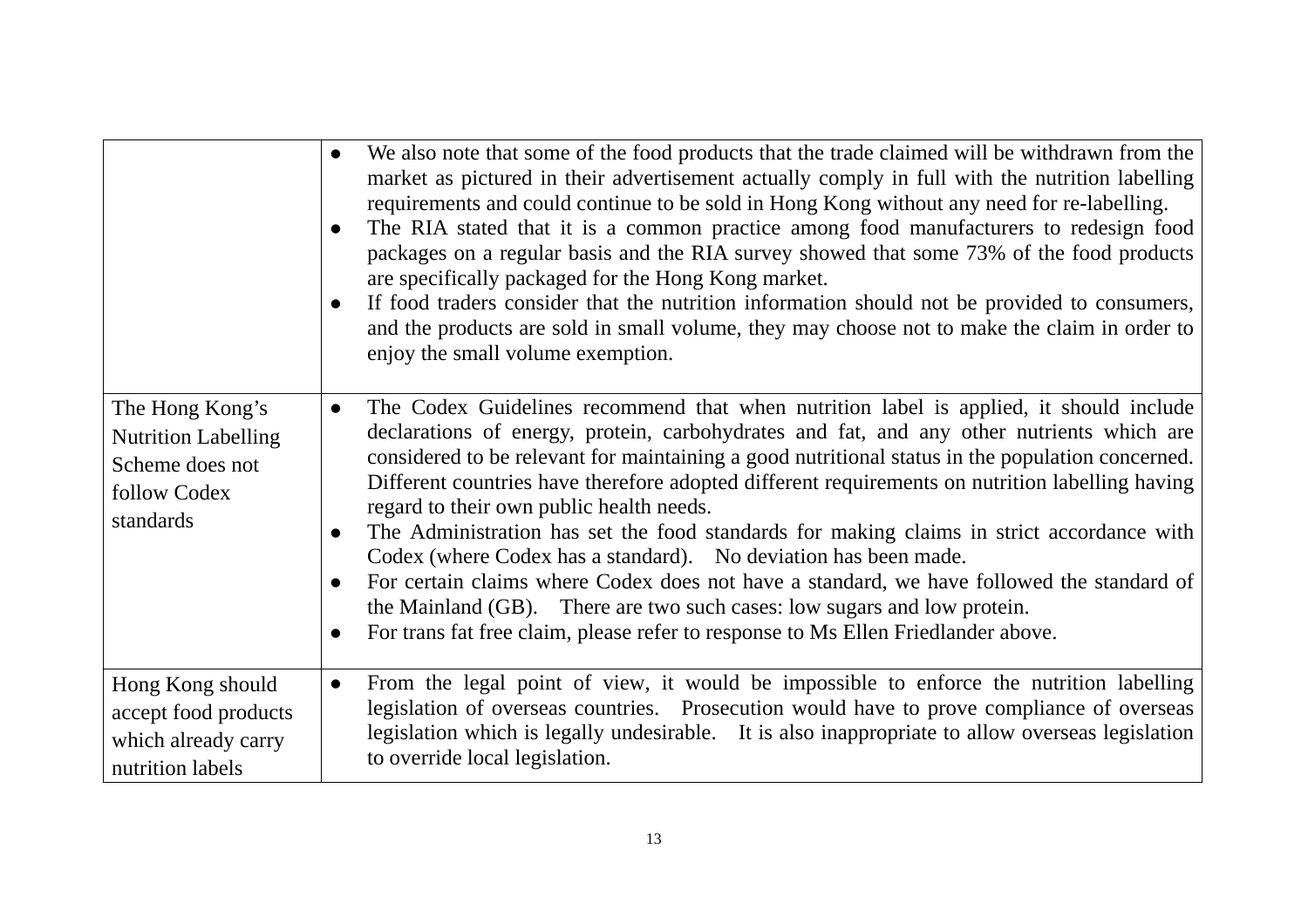| complying with source<br>country requirements                                                                                                                                    | While there are a number of local legislation which refer to overseas standards, they are<br>$\bullet$<br>mostly related to safety standards. In the Electrical Products (Safety) Regulation (Cap<br>406G), it is provided that "No person shall supply an electrical product unless a certificate of<br>safety compliance has been issued", and the certificate must state, among other information,<br>that "a standard to which the electrical product was tested ". The acceptable international<br>standards for electrical products are set out in Cap 406G. Similar provisions could be found<br>in the Toys and Children's Products Safety Ordinance (Cap 424). These legislation have<br>adopted international standard for the products concerned, rather than stipulating that the<br>product should comply with the different requirements of the source countries.<br>From the international trade perspective, if we require compliance with source countries'<br>$\bullet$<br>labelling requirements, it might be construed as unfair trade practice because different source<br>countries supplying the same type of product might be adopting different requirements.<br>From the practical point of view, a brand of Country A might be produced in Country B and<br>$\bullet$<br>packed in Country C. There would be practical difficulties in ascertaining which labelling<br>standards should be adopted. |
|----------------------------------------------------------------------------------------------------------------------------------------------------------------------------------|--------------------------------------------------------------------------------------------------------------------------------------------------------------------------------------------------------------------------------------------------------------------------------------------------------------------------------------------------------------------------------------------------------------------------------------------------------------------------------------------------------------------------------------------------------------------------------------------------------------------------------------------------------------------------------------------------------------------------------------------------------------------------------------------------------------------------------------------------------------------------------------------------------------------------------------------------------------------------------------------------------------------------------------------------------------------------------------------------------------------------------------------------------------------------------------------------------------------------------------------------------------------------------------------------------------------------------------------------------------------------------------------------------------------------------|
| The registration fee for<br>small volume<br>exemption at \$345 and<br>\$335 for new and<br>renewal applications<br>are too high. The fee<br>should be set at \$50<br>per product | Please see response to Hong Kong Suppliers Association above.                                                                                                                                                                                                                                                                                                                                                                                                                                                                                                                                                                                                                                                                                                                                                                                                                                                                                                                                                                                                                                                                                                                                                                                                                                                                                                                                                                  |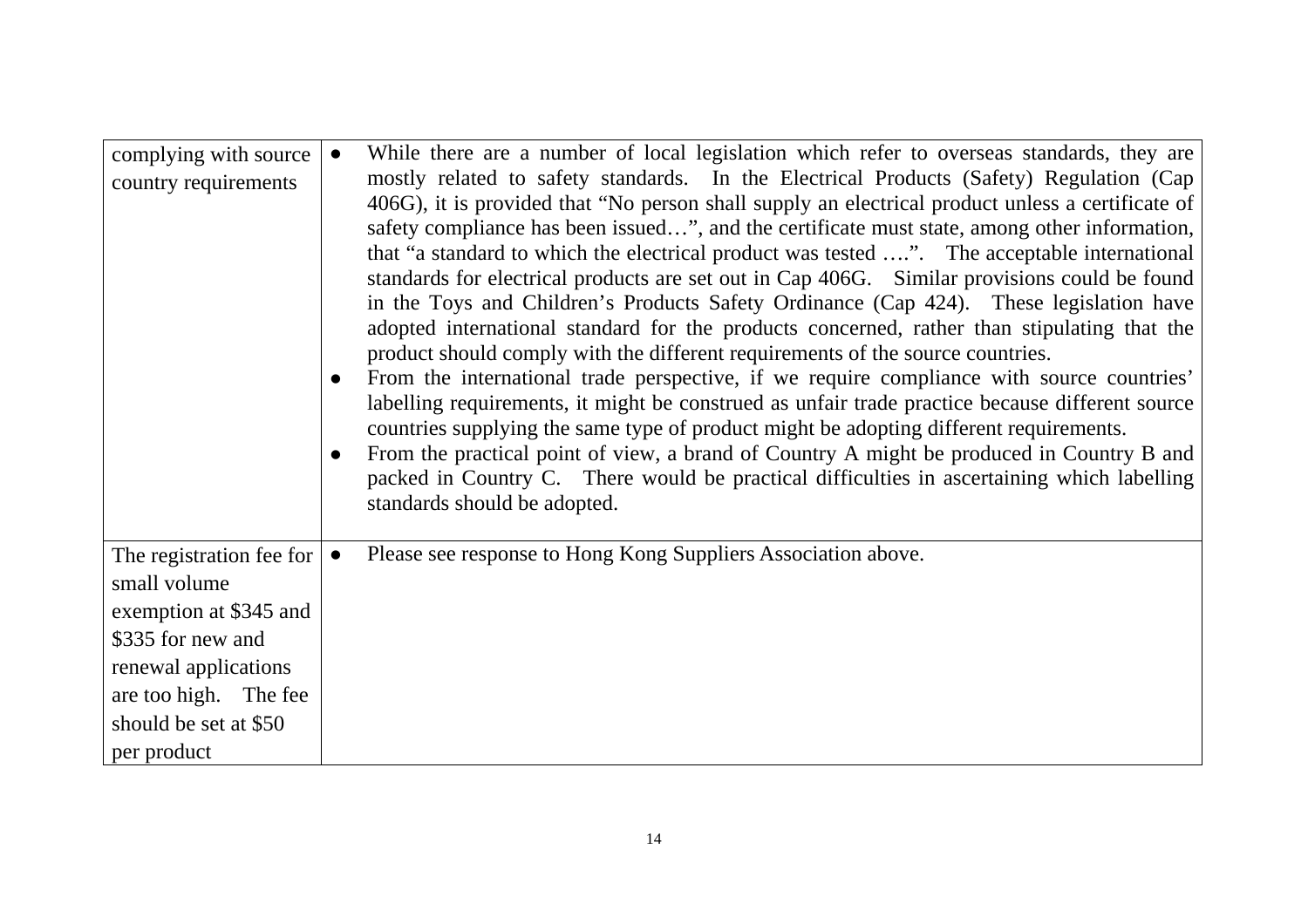| <b>Federation of Hong Kong Industries</b>    |                                                                                                                                         |
|----------------------------------------------|-----------------------------------------------------------------------------------------------------------------------------------------|
|                                              |                                                                                                                                         |
| Supports a three-year                        | The nutrition labelling scheme has been put to public consultation since 2003. The public<br>$\bullet$                                  |
| grace period                                 | has been urging for its early implementation to protect public health. We do not propose to<br>postpone the implementation any further. |
| Standard for trans fat                       | Please see response to Ms Ellen Friedlander above.                                                                                      |
| free is different from                       |                                                                                                                                         |
| other countries                              |                                                                                                                                         |
|                                              |                                                                                                                                         |
| <b>Hong Kong Practising Dietitians Union</b> |                                                                                                                                         |
|                                              |                                                                                                                                         |
| Agree that trans fat                         | Noted.<br>$\bullet$                                                                                                                     |
| free claim should be                         |                                                                                                                                         |
| set at $0.3g$ per 100 g of                   |                                                                                                                                         |
| food                                         |                                                                                                                                         |
|                                              |                                                                                                                                         |
| <b>Etak International Limited</b>            |                                                                                                                                         |
| Supports the view of                         | Noted.                                                                                                                                  |
| Hong Kong Suppliers                          |                                                                                                                                         |
| <b>Association and Hong</b>                  |                                                                                                                                         |
| Kong Retail                                  |                                                                                                                                         |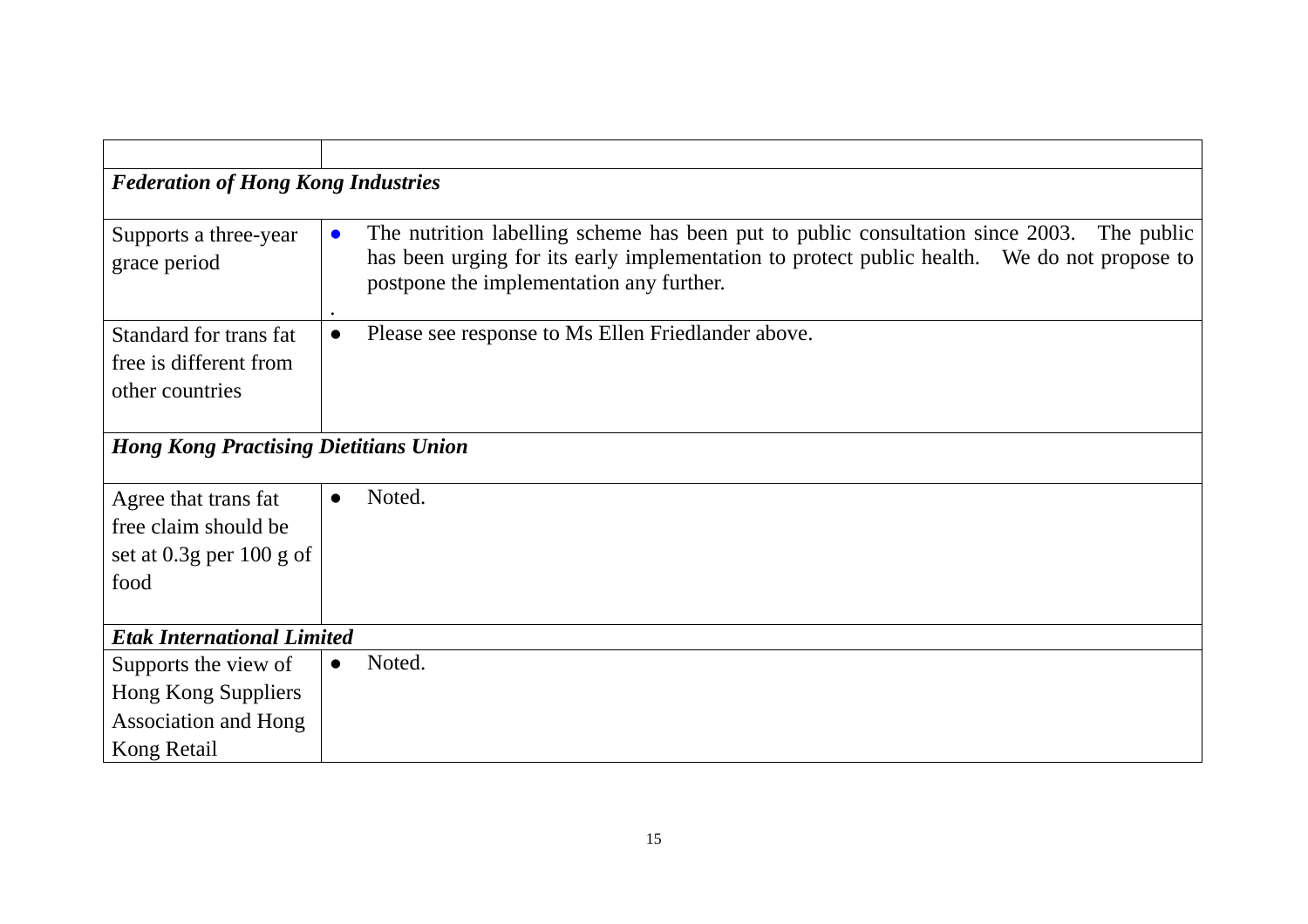| Management                                     |                                                                                                                                                                                                  |  |
|------------------------------------------------|--------------------------------------------------------------------------------------------------------------------------------------------------------------------------------------------------|--|
| Association                                    |                                                                                                                                                                                                  |  |
|                                                |                                                                                                                                                                                                  |  |
| <b>Ms Chan Shu-ying</b>                        |                                                                                                                                                                                                  |  |
| Two-year grace period                          | Noted.<br>$\bullet$                                                                                                                                                                              |  |
| is sufficient                                  |                                                                                                                                                                                                  |  |
| The penalty level for<br>non-compliance of the | Upon commencement of the Amendment Regulation, non-compliance with the nutrition<br>$\bullet$<br>labelling requirements will be an offence and is liable on conviction to a fine of \$50,000 and |  |
| nutrition labelling                            | imprisonment of six months.                                                                                                                                                                      |  |
| requirements should                            | The penalty level is the same as other food labelling requirements.                                                                                                                              |  |
| be at appropriate level                        |                                                                                                                                                                                                  |  |
| to have deterrent effect                       |                                                                                                                                                                                                  |  |
| <b>Civic Party</b>                             |                                                                                                                                                                                                  |  |
| Trans fat should be                            | Trans fat has been included as one of the core nutrients for nutrition labelling.<br>$\bullet$                                                                                                   |  |
| included as core                               |                                                                                                                                                                                                  |  |
| nutrient                                       |                                                                                                                                                                                                  |  |
|                                                |                                                                                                                                                                                                  |  |
| To consider whether                            | The Administration has already included ample flexibilities in the labelling format for energy<br>$\bullet$                                                                                      |  |
| flexibility could be                           | and nutrients. For example, we allow energy to be labelled in either kilo-calorie (US,                                                                                                           |  |
| allowed in the                                 | Canada) or kilojoule (Australia) (EC requires labelling in both), nutrients to be labelled in                                                                                                    |  |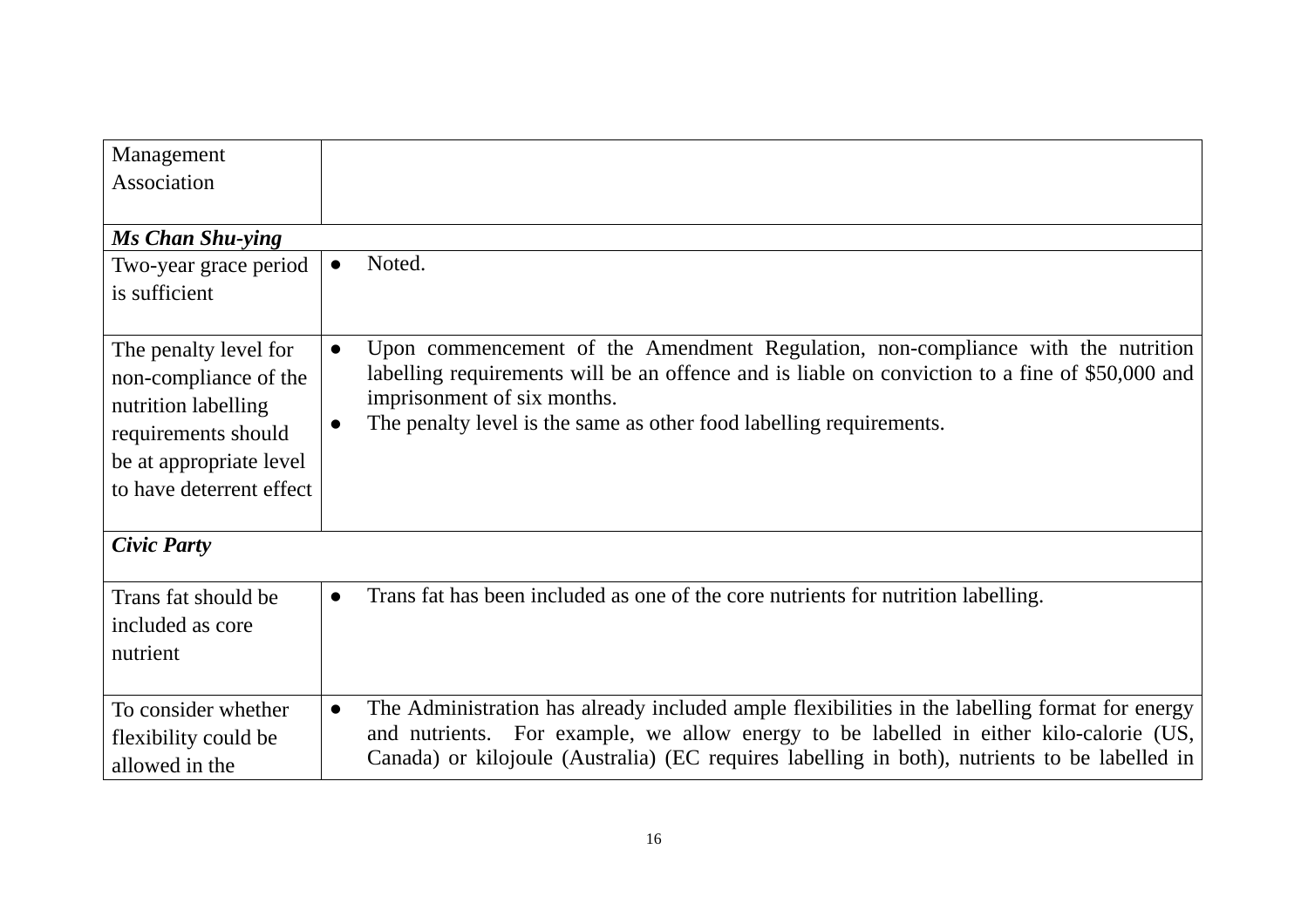| labelling of energy and<br>nutrients                                                                                                                              | either per 100g/100ml (EC) or per serving format (US/Canada) (Australia requires labelling in<br>both), carbohydrates to be labelled as either available carbohydrates or total carbohydrates,<br>and food products which label nutrients in % NRV format to follow any NRV adopted by<br>health authorities.)                                                                                                                                                                                                                                                                                                                                                                                                                                                                                                                                                                                                             |
|-------------------------------------------------------------------------------------------------------------------------------------------------------------------|----------------------------------------------------------------------------------------------------------------------------------------------------------------------------------------------------------------------------------------------------------------------------------------------------------------------------------------------------------------------------------------------------------------------------------------------------------------------------------------------------------------------------------------------------------------------------------------------------------------------------------------------------------------------------------------------------------------------------------------------------------------------------------------------------------------------------------------------------------------------------------------------------------------------------|
| To consider whether<br>the grace period could<br>be extended                                                                                                      | Please see response to Federation of Hong Kong Industries above.                                                                                                                                                                                                                                                                                                                                                                                                                                                                                                                                                                                                                                                                                                                                                                                                                                                           |
| <b>Supervalu</b>                                                                                                                                                  |                                                                                                                                                                                                                                                                                                                                                                                                                                                                                                                                                                                                                                                                                                                                                                                                                                                                                                                            |
| There is already a<br>reduction in some<br>1 500 food products in<br>the market after the<br>implementation of the<br>labelling law on<br>allergens and additives | The Administration has studied a list of some 170 products passed to us by the trade which<br>$\bullet$<br>were alleged to have left the market after implementation of the allergen/additives labelling<br>law in July 2007.<br>We note, however, that for some cases, the overseas food manufacturers have refused to<br>$\bullet$<br>provide the necessary information to the local food importers and for others, the additives used<br>in the food are not permitted.<br>According to the RIA, change in product variety is a normal trade practice and the average<br>$\bullet$<br>annual turnover rate of food products is about 14%. Withdrawal of products from the shelf is<br>not necessarily related to allergen/additives labelling.<br>Neither has the Consumer Council received any complaints about reduction in food choice<br>$\bullet$<br>after implementation of the allergen/additives labelling law. |
| The Codex standards                                                                                                                                               | Please refer to response to the Hong Kong Retail Management Association above.<br>$\bullet$                                                                                                                                                                                                                                                                                                                                                                                                                                                                                                                                                                                                                                                                                                                                                                                                                                |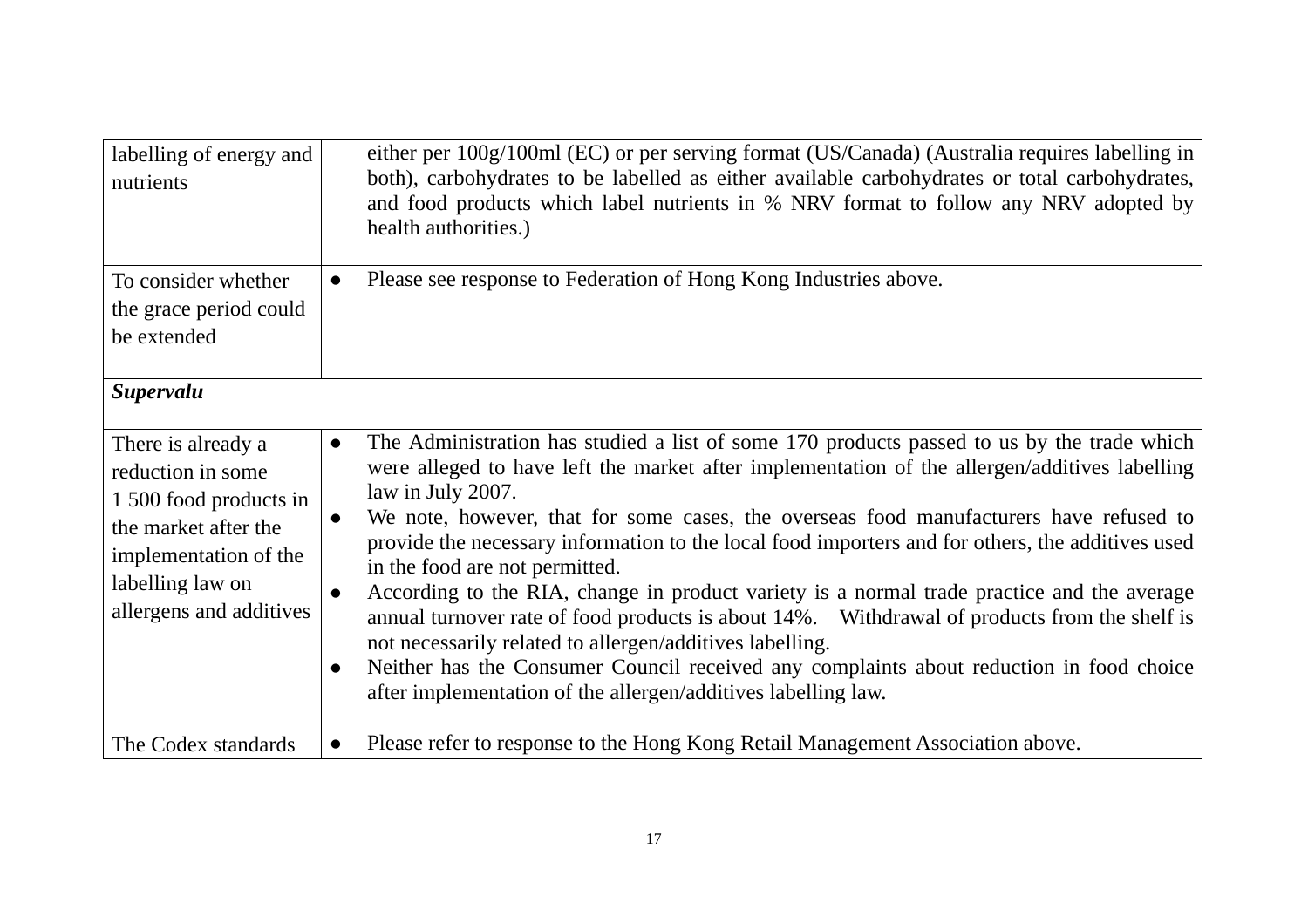| should be followed                                                                     |                                                                                                                                                                                                                                                                                                                                                                                                                                                                                                                                                                                                                                                                                                                                                                                                                                                                                                                                                                                                                                                                                                                                                                                                                                                                                                                                             |
|----------------------------------------------------------------------------------------|---------------------------------------------------------------------------------------------------------------------------------------------------------------------------------------------------------------------------------------------------------------------------------------------------------------------------------------------------------------------------------------------------------------------------------------------------------------------------------------------------------------------------------------------------------------------------------------------------------------------------------------------------------------------------------------------------------------------------------------------------------------------------------------------------------------------------------------------------------------------------------------------------------------------------------------------------------------------------------------------------------------------------------------------------------------------------------------------------------------------------------------------------------------------------------------------------------------------------------------------------------------------------------------------------------------------------------------------|
| Estimated that 15 000<br>products would be<br>withdrawn from the<br>Hong Kong market   | Please refer to response to the Hong Kong Retail Management Association above.<br>$\bullet$                                                                                                                                                                                                                                                                                                                                                                                                                                                                                                                                                                                                                                                                                                                                                                                                                                                                                                                                                                                                                                                                                                                                                                                                                                                 |
|                                                                                        | <b>Supervalu and American Chamber of Commerce</b>                                                                                                                                                                                                                                                                                                                                                                                                                                                                                                                                                                                                                                                                                                                                                                                                                                                                                                                                                                                                                                                                                                                                                                                                                                                                                           |
| US products,<br>especially healthier<br>products, will<br>disappear from the<br>market | US and Canada adopt a "one plus 14/13" nutrition labelling scheme, which is more stringent<br>$\bullet$<br>than Hong Kong's " $1+7$ ". It follows that majority of the food products imported from the<br>North American markets (whether they have claims or not) would have complied with our<br>requirements. So are those overseas food products that are for export to the North American<br>markets.<br>It must, however, be noted that there are some differences between Hong Kong's scheme and<br>$\bullet$<br>the US' in that (due to a lack of common international standard) our standard for trans fat free<br>claim is different and we will require claimed nutrients to be labelled in exact amount (and in<br>the US, vitamins and minerals are labelled as a % of NRV). Other than these two differences,<br>all food imported from the US should be able to come to Hong Kong without re-testing and<br>re-labelling.<br>Similarly, there are also differences between the nutrition labelling requirements in US and<br>$\bullet$<br>Canada. US adopts a "1+14" and Canada adopts a "1+13" labelling requirements. In<br>addition to difference in the labelling of trans fat (see response to Ms Ellen Friedlander<br>above), the NRV of the two countries are also different. It means that nutrients labelled in the |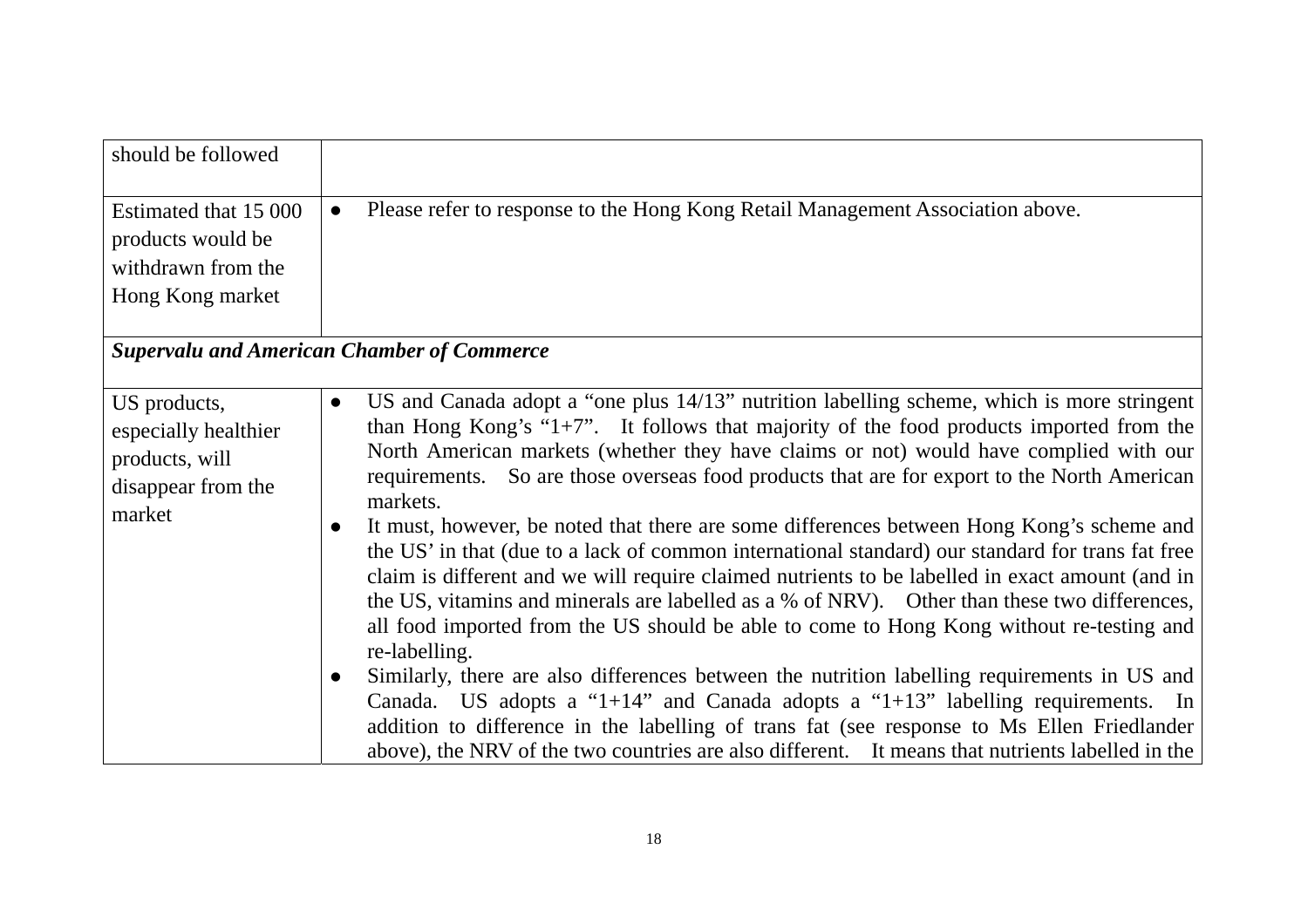| <b>American Chamber of Commerce</b>                                                                         | US as a % of NRV will have to be re-calculated and re-labelled in accordance with Canada's<br>NRV, and vice versa.<br>In Hong Kong, we have accepted the trade's suggestion that nutrients (whether core or<br>non-core, claimed or non-claimed) may be labelled as a % of NRV of any international health<br>authorities. Hence, the need for re-labelling would be minimized.                                                                                                                                     |
|-------------------------------------------------------------------------------------------------------------|---------------------------------------------------------------------------------------------------------------------------------------------------------------------------------------------------------------------------------------------------------------------------------------------------------------------------------------------------------------------------------------------------------------------------------------------------------------------------------------------------------------------|
| The Government<br>should accept nutrition<br>labels that comply<br>with requirements of<br>source countries | Please refer to response to the Hong Kong Retail Management Association above.                                                                                                                                                                                                                                                                                                                                                                                                                                      |
| <b>Hong Kong Food Science and Technology Association</b>                                                    |                                                                                                                                                                                                                                                                                                                                                                                                                                                                                                                     |
| Public education on<br>nutrition labelling is<br>very important                                             | The Government recognises the importance of promoting to the public the benefits to be<br>$\bullet$<br>derived from food labels and educating them on how to read the nutrition information on the<br>labels. A special Task Force on Nutrition Labelling Education comprising representatives<br>from various professional organizations (e.g. the Hong Kong Medical Association) and<br>Government Departments has been set up to coordinate public education and promotion<br>activities on nutrition labelling. |
| The Food                                                                                                    | Noted.                                                                                                                                                                                                                                                                                                                                                                                                                                                                                                              |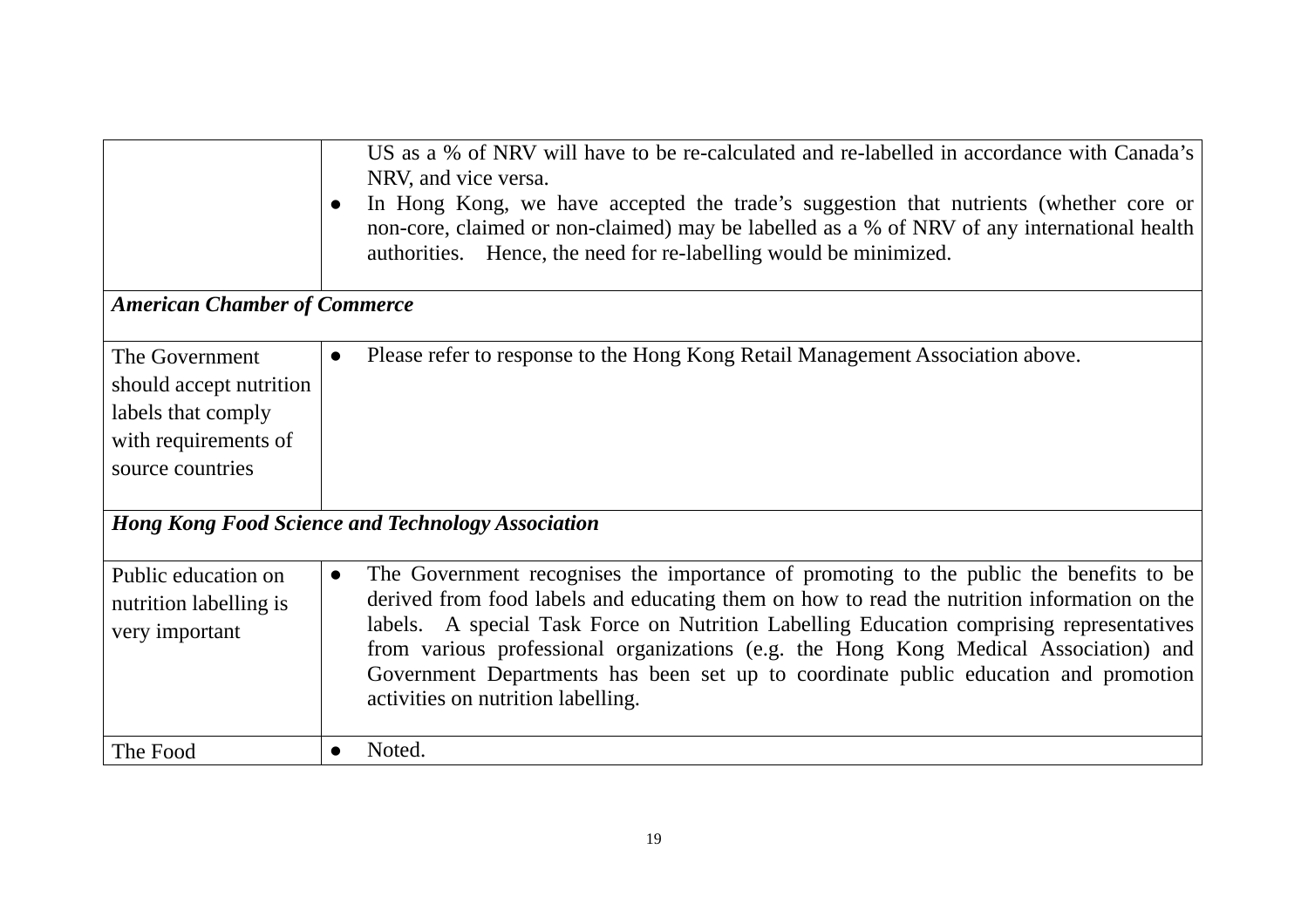| <b>Composition Database</b>                    |                                                                                                    |
|------------------------------------------------|----------------------------------------------------------------------------------------------------|
| developed by the                               |                                                                                                    |
| Chinese University of                          |                                                                                                    |
| Hong Kong would                                |                                                                                                    |
| help SMEs in working                           |                                                                                                    |
| out the nutrient value                         |                                                                                                    |
| of prepackaged food                            |                                                                                                    |
|                                                |                                                                                                    |
| <b>Dietitian Local Registration Task Force</b> |                                                                                                    |
|                                                |                                                                                                    |
| The nutrition labelling                        | The Government plans to implement the nutrition labelling requirement on 1 July 2010.<br>$\bullet$ |
| scheme should                                  |                                                                                                    |
| commence as soon as                            |                                                                                                    |
| possible.                                      |                                                                                                    |
|                                                |                                                                                                    |
| <b>Mr Eric Choy</b>                            |                                                                                                    |
| The nutrition labelling                        | The Government plans to implement the nutrition labelling requirement on 1 July 2010.              |
| scheme should                                  |                                                                                                    |
| commence as soon as                            |                                                                                                    |
| possible.                                      |                                                                                                    |
|                                                |                                                                                                    |
| <b>Committee on Home-School Co-operation</b>   |                                                                                                    |
|                                                |                                                                                                    |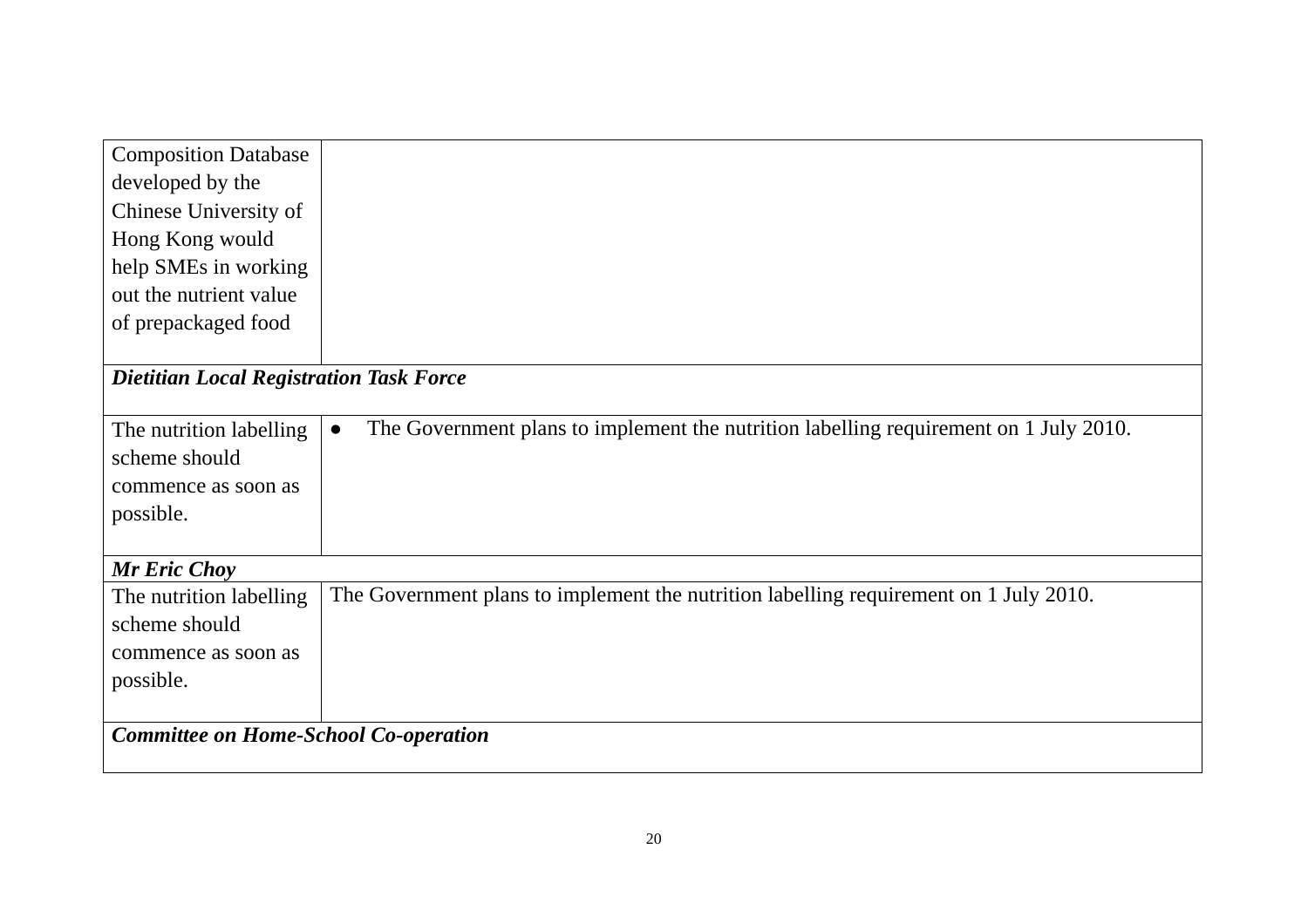| The nutrition labelling<br>scheme should<br>commence as soon as<br>possible. | The Government plans to implement the nutrition labelling requirement on 1 July 2010.<br>$\bullet$                                                                                                                                                                                                                                                                                                                                          |
|------------------------------------------------------------------------------|---------------------------------------------------------------------------------------------------------------------------------------------------------------------------------------------------------------------------------------------------------------------------------------------------------------------------------------------------------------------------------------------------------------------------------------------|
| The original proposal                                                        | <b>Alliance for Renal Patients Mutual Help Association</b><br>Compared with the " $1+9$ " proposal put forward by the Administration in 2005, we have taken                                                                                                                                                                                                                                                                                 |
| of " $1+9$ " would be                                                        | out cholesterol, calcium and dietary fibre from the list of core nutrients and added trans fat to                                                                                                                                                                                                                                                                                                                                           |
| more useful for                                                              | the list. Cholesterol is taken out because we consider saturated fat and trans fat are more                                                                                                                                                                                                                                                                                                                                                 |
| patients                                                                     | important risk factors for cardiovascular disease. As for calcium and dietary fibre, they only<br>exist in a small range of prepackaged food and food products with substantial amount of these<br>two nutrients, in some cases may be due to fortification, usually come with claims, meaning<br>that the nutrient value has to be listed. Trans fat has been added because of its internationally<br>recognized adverse effect on health. |
| <b>Nutrition labels should</b>                                               | Please refer to response to Care for Your Heart above.                                                                                                                                                                                                                                                                                                                                                                                      |
| be in both English and                                                       |                                                                                                                                                                                                                                                                                                                                                                                                                                             |
| Chinese                                                                      |                                                                                                                                                                                                                                                                                                                                                                                                                                             |
| <b>Diabetes Hong Kong</b>                                                    |                                                                                                                                                                                                                                                                                                                                                                                                                                             |
| Support                                                                      | The Government plans to implement the nutrition labelling requirement on 1 July 2010.<br>$\bullet$                                                                                                                                                                                                                                                                                                                                          |
| commencement of                                                              |                                                                                                                                                                                                                                                                                                                                                                                                                                             |
| nutrition labelling                                                          |                                                                                                                                                                                                                                                                                                                                                                                                                                             |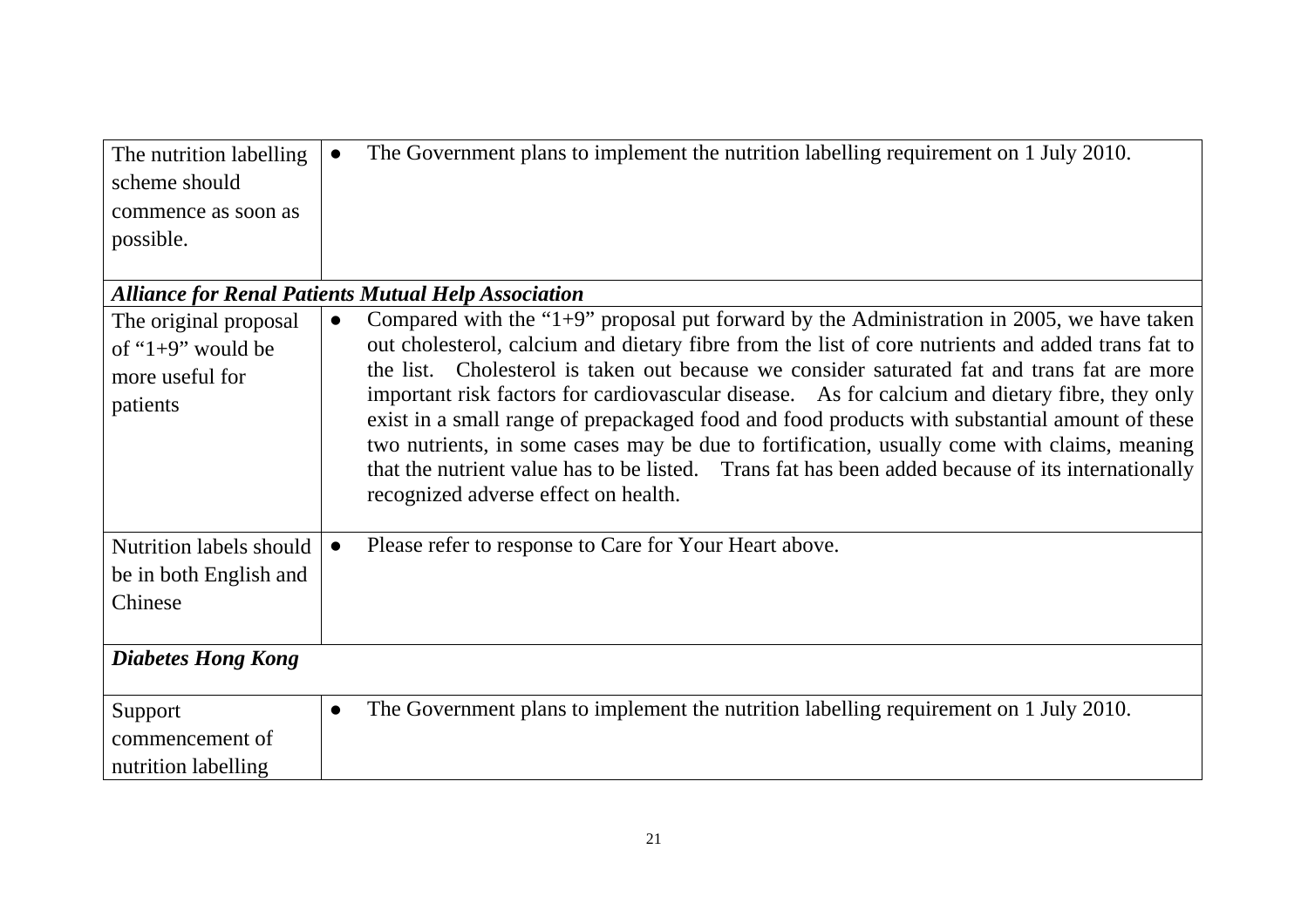| scheme in two years                                                                                                            |                                                                                                                                                                                                                                                                                                                                                                                                                                                                                                                                                                                                                                                                                                                                                                                                                                                                                                                                                                                                                                                                                                                                                                                                                                                                                                                        |
|--------------------------------------------------------------------------------------------------------------------------------|------------------------------------------------------------------------------------------------------------------------------------------------------------------------------------------------------------------------------------------------------------------------------------------------------------------------------------------------------------------------------------------------------------------------------------------------------------------------------------------------------------------------------------------------------------------------------------------------------------------------------------------------------------------------------------------------------------------------------------------------------------------------------------------------------------------------------------------------------------------------------------------------------------------------------------------------------------------------------------------------------------------------------------------------------------------------------------------------------------------------------------------------------------------------------------------------------------------------------------------------------------------------------------------------------------------------|
| The Hong Kong Health Food Association                                                                                          |                                                                                                                                                                                                                                                                                                                                                                                                                                                                                                                                                                                                                                                                                                                                                                                                                                                                                                                                                                                                                                                                                                                                                                                                                                                                                                                        |
| Health food should not<br>be subject to nutrition<br>labelling of<br>prepackaged food and<br>should be separately<br>regulated | "Health food" is not specifically defined in legislation in Hong Kong. It is currently<br>regulated under different legislation depending on their ingredients and/or their claims, if any,<br>on the labels. Pharmaceutical products and proprietary Chinese medicines are regulated<br>under the Pharmacy and Poisons Ordinance (Cap 138) and the Chinese Medicine Ordinance<br>(Cap 549) respectively. Otherwise, such products would be regarded as food governed by the<br>Public Health and Municipal Services Ordinance (Cap 132), which stipulates that food<br>intended for sale should be fit for human consumption. Furthermore, the Undesirable<br>Medical Advertisements Ordinance (Cap 231) prohibits the publishing of advertisements<br>likely to lead to the use of medicine, surgical appliances and treatment for the prevention or<br>treatment of diseases or conditions specified in its Schedules.<br>For health food products which are regulated under Cap 132, they have to comply with the<br>$\bullet$<br>requirements stipulated under Cap 132, including food labelling requirements.<br>While health food may be exempted from the general labelling requirements in some overseas<br>countries, they are either subject to the labelling requirements of drugs or dietary supplements. |
| <b>Hong Kong General Chamber of Commerce</b>                                                                                   |                                                                                                                                                                                                                                                                                                                                                                                                                                                                                                                                                                                                                                                                                                                                                                                                                                                                                                                                                                                                                                                                                                                                                                                                                                                                                                                        |
| Hong Kong's nutrition<br>labelling is more<br>stringent than the                                                               | Please refer to response to the Hong Kong Retail Management Association above.<br>$\bullet$                                                                                                                                                                                                                                                                                                                                                                                                                                                                                                                                                                                                                                                                                                                                                                                                                                                                                                                                                                                                                                                                                                                                                                                                                            |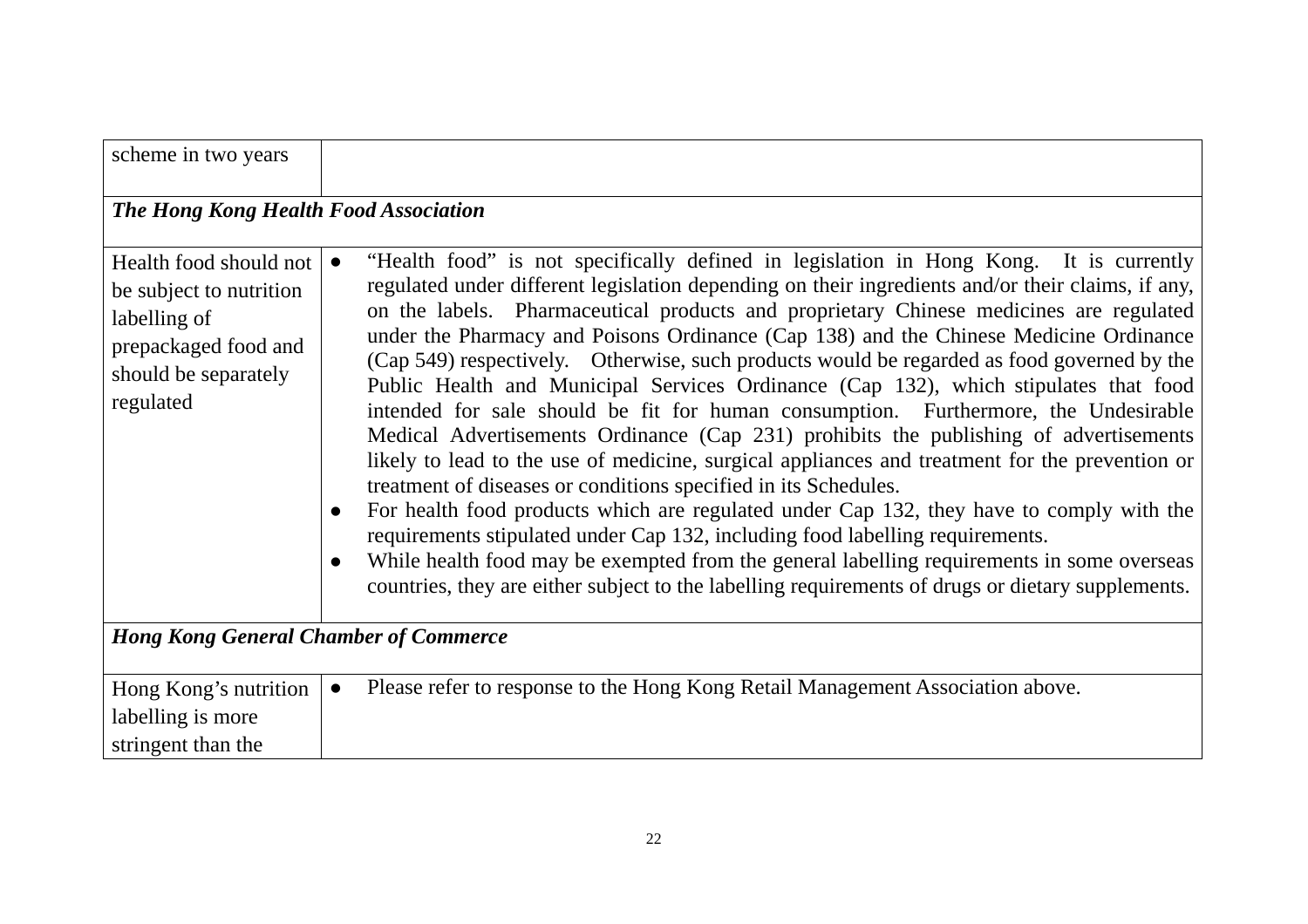| Codex guidelines                                                                                        |                                                                                                                                                                                                                                                                                                       |
|---------------------------------------------------------------------------------------------------------|-------------------------------------------------------------------------------------------------------------------------------------------------------------------------------------------------------------------------------------------------------------------------------------------------------|
| <b>Good Food Watch</b>                                                                                  |                                                                                                                                                                                                                                                                                                       |
| Supports labelling of<br>trans fat for<br>prepackaged food and<br>eventually to<br>non-prepackaged food | Trans fat is included as one of the core nutrients under the nutrition labelling scheme for<br>$\bullet$<br>prepackaged food.<br>Food labelling under Cap 132 is applicable to prepackaged food only. There would be grave<br>$\bullet$<br>difficulties to impose labelling for non-prepackaged food. |
| Supports the standard<br>for trans fat free claim                                                       | Please also refer to response to Ms Ellen Friedlander above.<br>Noted.<br>$\bullet$                                                                                                                                                                                                                   |
| Advertisement of<br>HKRMA is misleading<br>to consumers                                                 | Noted.<br>$\bullet$                                                                                                                                                                                                                                                                                   |
| <b>Hong Kong College of Cardiology</b>                                                                  |                                                                                                                                                                                                                                                                                                       |
| Supports the standard<br>for trans fat free claim                                                       | Please also refer to response to Ms Ellen Friedlander above.<br>Noted.<br>$\bullet$                                                                                                                                                                                                                   |
| Nutrient claim for                                                                                      | There is no standard for making claims on Omega3 under Codex.<br>There is also not a widely<br>$\bullet$                                                                                                                                                                                              |